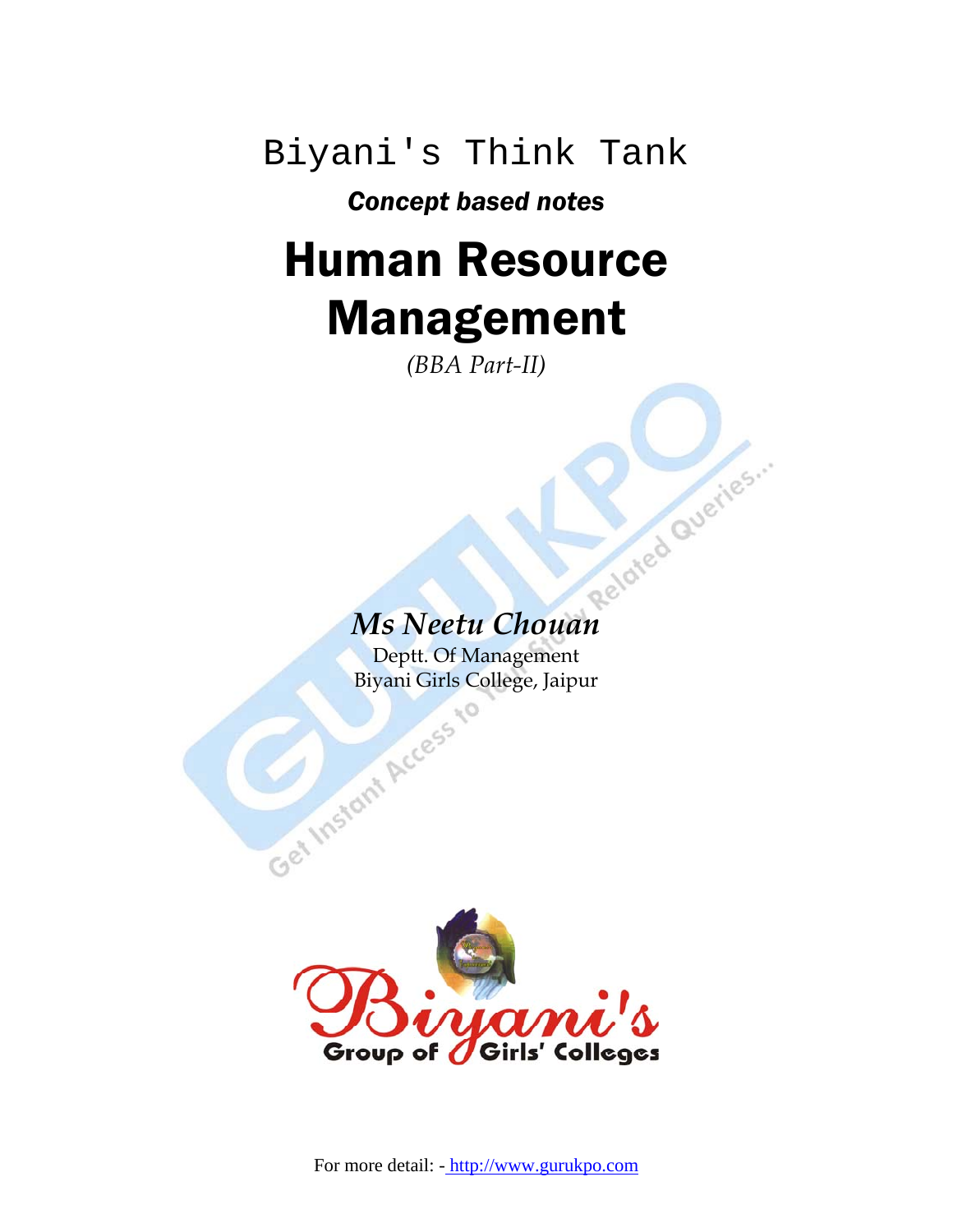*Published by :*  **Think Tanks Biyani Group of Colleges** 

*Concept & Copyright :*  ©**Biyani Shikshan Samiti**  Sector-3, Vidhyadhar Nagar, Jaipur-302 023 (Rajasthan) Ph : 0141-2338371, 2338591-95 • Fax : 0141-2338007 Website :www.gurukpo.com; www.biyanicolleges.org

**First Edition: 2009** 

E-mail : acad@biyanicolleges.org<br>Website :www.gurukpo.com; www.biyanicolleges.org<br>First Edition: 2009<br>W. While every effort is taken to avoid errors or omissions in this Publication, any mistake or omission that may have crept in is not intentional. It may be taken note of that neither the publisher nor the author will be responsible for any damage or loss of any kind arising to anyone in any manner on account of such errors and omissions.

*Leaser Type Setted by :*  **Biyani College Printing Department**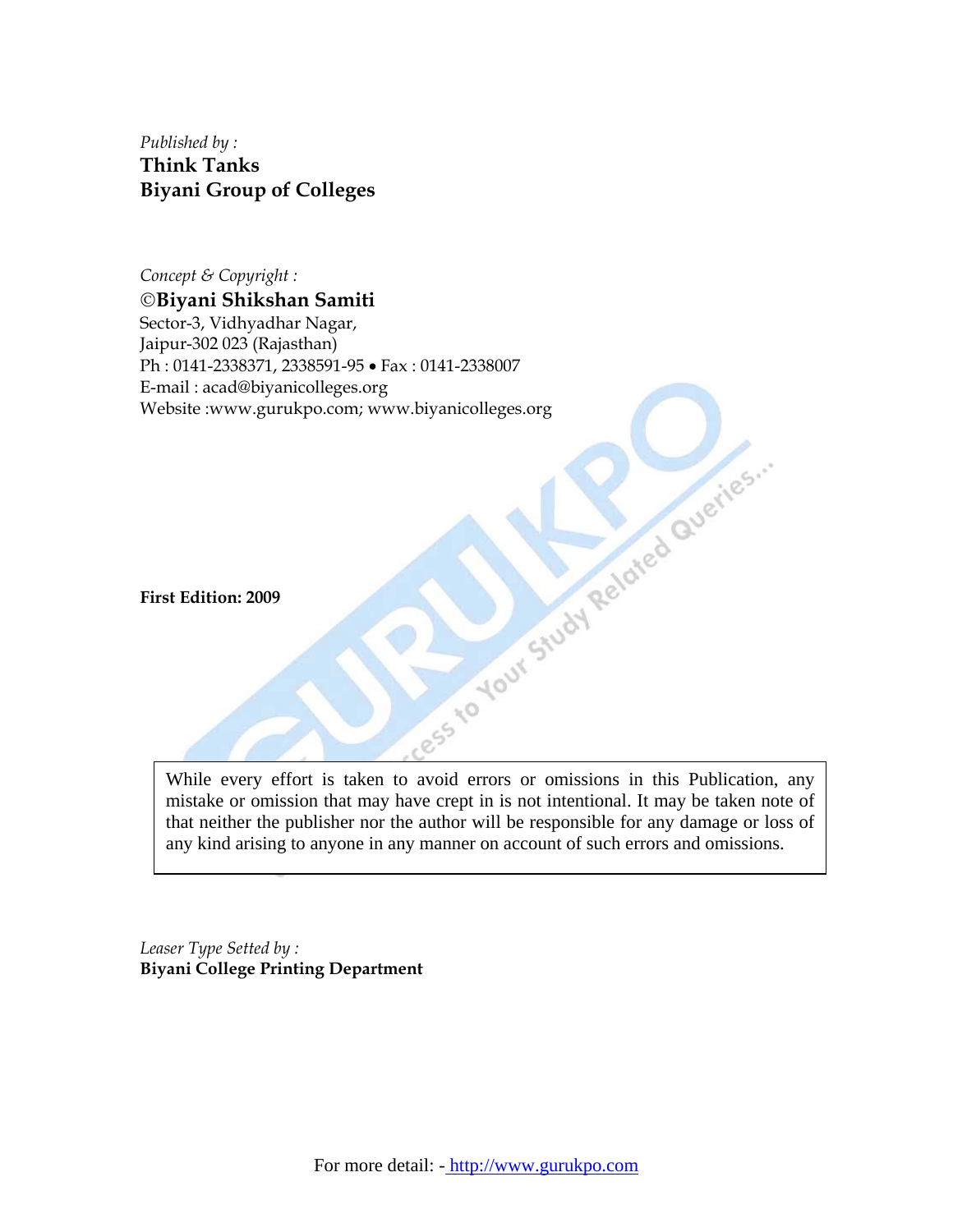# *Preface*

am glad to present this book, especially designed to serve the needs of the students. The book has been written keeping in mind the general weakness in understanding the fundamental concepts of the topics. The book is selfexplanatory and adopts the "Teach Yourself" style. It is based on questionanswer pattern. The language of book is quite easy and understandable based on scientific approach.

 Any further improvement in the contents of the book by making corrections, omission and inclusion is keen to be achieved based on suggestions from the readers for which the author shall be obliged.

 I acknowledge special thanks to Mr. Rajeev Biyani, *Chairman* & Dr. Sanjay Biyani, *Director* (*Acad.*) Biyani Group of Colleges, who are the backbones and main concept provider and also have been constant source of motivation throughout this Endeavour. They played an active role in coordinating the various

stages of this Endeavour and spearheaded the publishing work.<br>
I look forward to receiving valuable suggestions from profeducational institutions, other faculty members and students for<br>
the quality of the book. The reader I look forward to receiving valuable suggestions from professors of various educational institutions, other faculty members and students for improvement of the quality of the book. The reader may feel free to send in their comments and suggestions to the under mentioned address.

**Author** 

□ □ □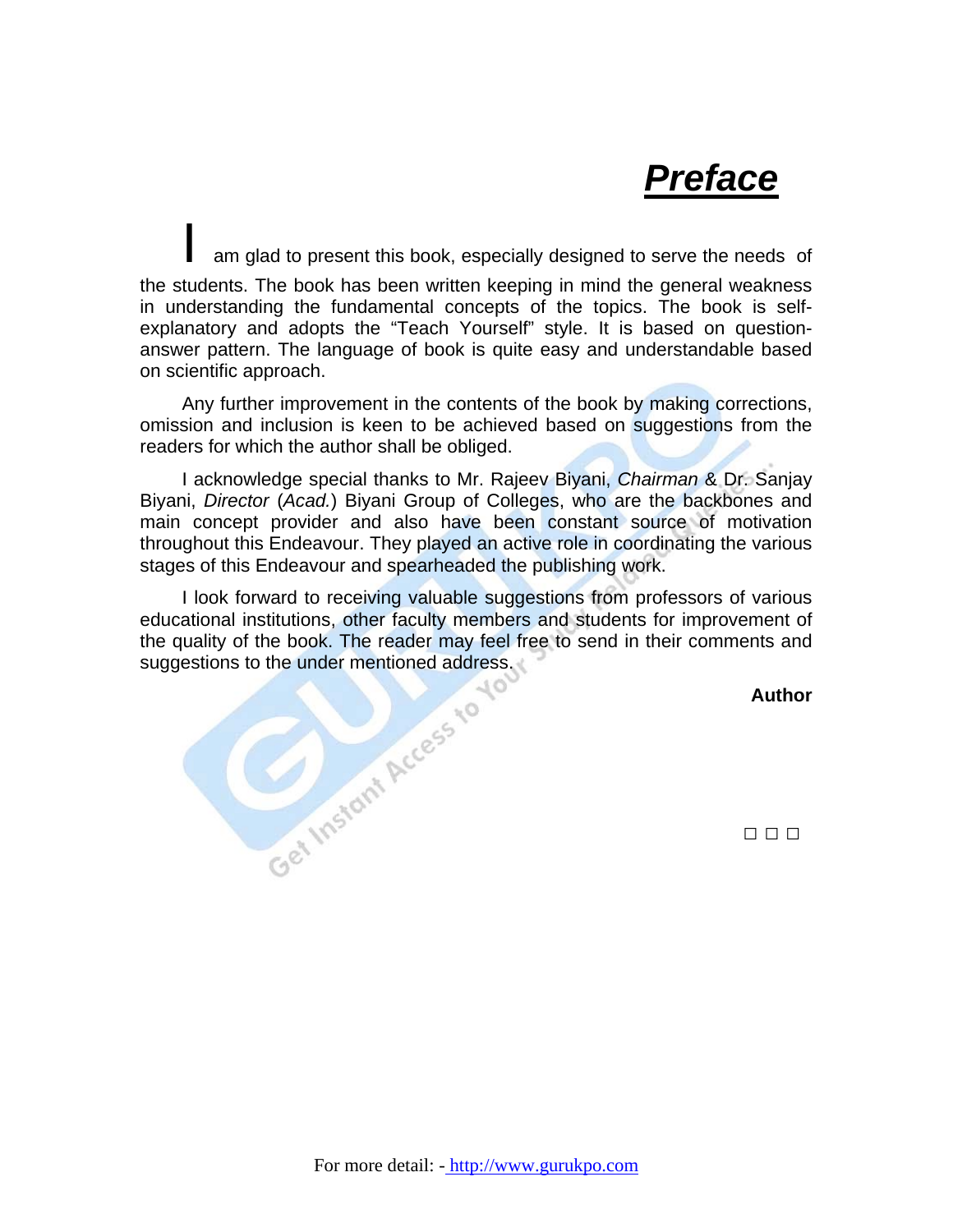### **University of Rajasthan, Jaipur**

### **BBA Part II**

### **Paper-III Human Resource Management**

### **The pattern of question paper shall be as under:**

There shall be 7 questions in all. Question No.1 and 2 will be compulsory.

Question No.1-20 marks: 10 very short answer type question of 2 marks each (up to 50 wards)

Question No.2-20 marks. 5 short answer type question of 4 marks each (up to 100 words)

There shall be 5 essay type/numerical question. Candidates shall be required to to attempt any 3 question. Each question shall be of 20 marks.

### **Case study related question may be asked wherever necessary.**

- **1. Human Resource Management:** Concept, functions, importance and role of HRM Management; HRM Environment in India.
- **2.** Human Resource Management: Need importance, process of HRP.
- **3. Job Design and job Analysis:** Job design, job analysis, job description, job specification, job enlargement, job enrichment and job rotation.
- **4. Recruitment Selection and Placement:** Source and recruitment selection process and placement.
- **5. Training and Development:** Need and benefits of training and evaluation of training programmes.  $40^{1}$
- **6. Performance Appraisal :** Objectives, importance and methods of performance appraisal and Employee counseling.
- **7. Compensation :** Various modes of compensation, incentives and fringe benefits.
- **8. Internal Mobility :** Promotion and transfer of employees.
- **9.** Discipline and grievance handling procedure.
- **10.** Morale.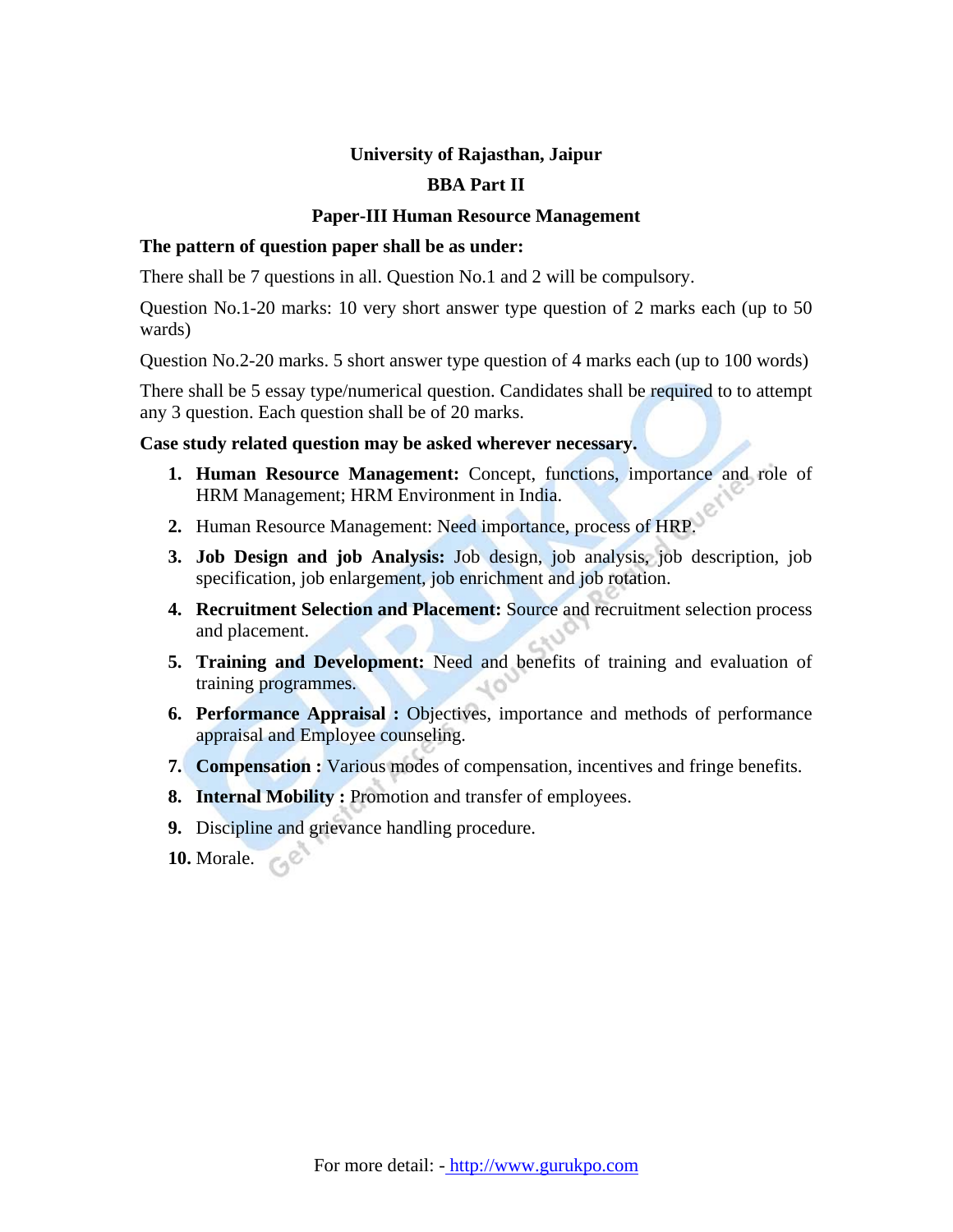### **Human Resources Management**

### **Ques 1: Write the importance of HRM ?**

**Ans:** The importance of HRM is discussed below:

- **1. At the enterprise level:** 
	- (a) Good HR practice can help in attracting & retaining the best people in the organization planning alerts the company to the types of people it will need in the short, medium of long run.
	- (b) It helps in training people for challenging roles developing right attitude towards the job  $\&$  the company, promoting team sprit among employee  $\&$ developing loyalty & commitment through appropriate reward schemes.
- 2. **At the individual level:** Effective management of HR helps employee thus:
	- (a) It promote team work & team spirit among employees.
	- (b) It office excellent growth opportunity to people who have the potential to rise.
	- (c) It allows people to work with diligence  $&$  commitment.
- 3. **At the society level:** Society, as a whole, is the major beneficiary of good HR practice.
	- (a) Employment opportunity multiply.
	- (b) Scare talents are but to best use. Companies that pay & treat people well always race ahead of others & delivers excellent results.
- **4. At national level:** Effective use of HR helps in exploitation of natural, physical & financial resources in a better way. People with right skills proper way. People with right skills, proper attitude & appropriate values help the nation to get ahead & compete with the best in the world leading be letter standard of living & better employment.

### **Good HR Practice**

- Attract & rationales
- Train people for Challenging role.
- Develop skills & Competencies
- Promote team spirit
- Develop royalty & commitment
- Increase productivity & profit
- Improve job satisfaction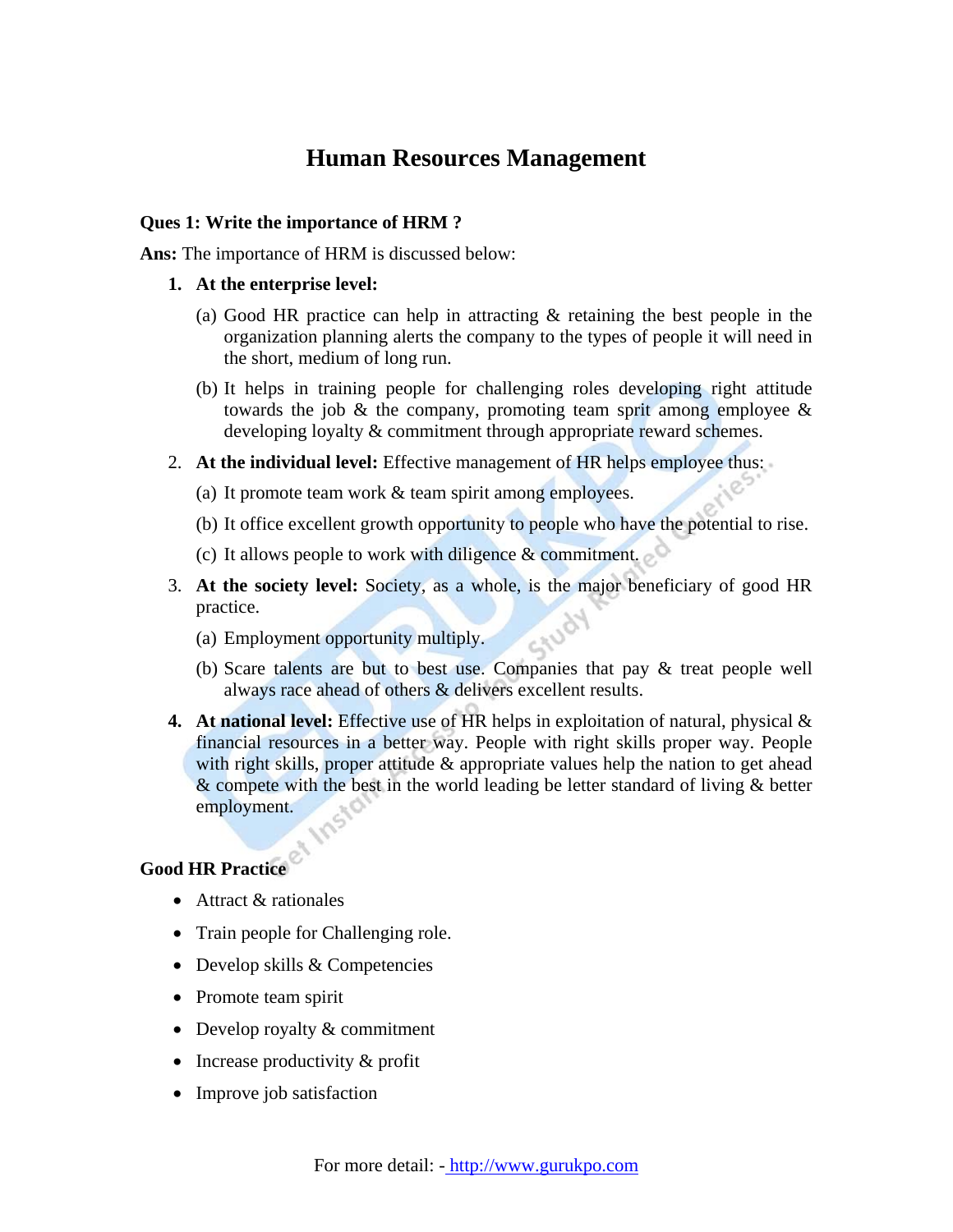- Enhance standard of Living
- Generate employment operating.

### **Ques 2 What are the function of HRM?**

### **Ans. Personal/Human Resource Management – Functions:**

P/HRM is concerned with two sets of functions, namely - managerial functions and operative functions.

### **1. Managerial Functions**

The basic managerial functions comprise planning, organizing directing and controlling.

- **Planning:** This function deals with the determination of the future course and action to achieve desired results, Planning of personnel today prevents crises tomorrow. The personnel manager is expected to determine the personnel regarding recruitment, selection and training of employees.
- **Organizing:** This function is primarily concerned with proper grouping of personnel activities, assigning different groups of activities to different individuals delegation of authority. Creation of a proper structural framework is his primary task. Organizing, in fact, is considered to be the wool of the entire management afford and hence afford to be ignored.
- **Directing:** This involves supervising and guiding the personnel. To execute plans, direction is essential without direction there is no destination. Many a time, the success of the organization depends on the direction of things rather than their design. Direction then consists of motivation and leadership. The personnel manager must be an effective leader who can create winning teams. While achieving results, the personnel manager must, invariably, take care of the concerns and expectations of employees at all levels.
- **Controlling:** Controlling function of personnel management comprises measuring the employee's performance, correcting negative deviations industrial assuring an efficient accomplishment of plans. It makes individuals aware of their performance through review reports and personnel audit programmes. It ensures that the activities are being carried out in accordance with stated plans.

### **2. Operative Functions**

The operative functions of P/HRM are related to specific activities of personnel management, viz; employment development, compensation and industrial relations. These functions are to be performed in conjunction with managerial functions.

**(a) Procurement functions:** The first operative function of personnel management is procurement. IT concerned with procuring and employing people who possess necessary skill, knowledge and aptitude. Under its purview, you have job analysis, manpower planning, recruitment, selection placement, induction and internal mobility.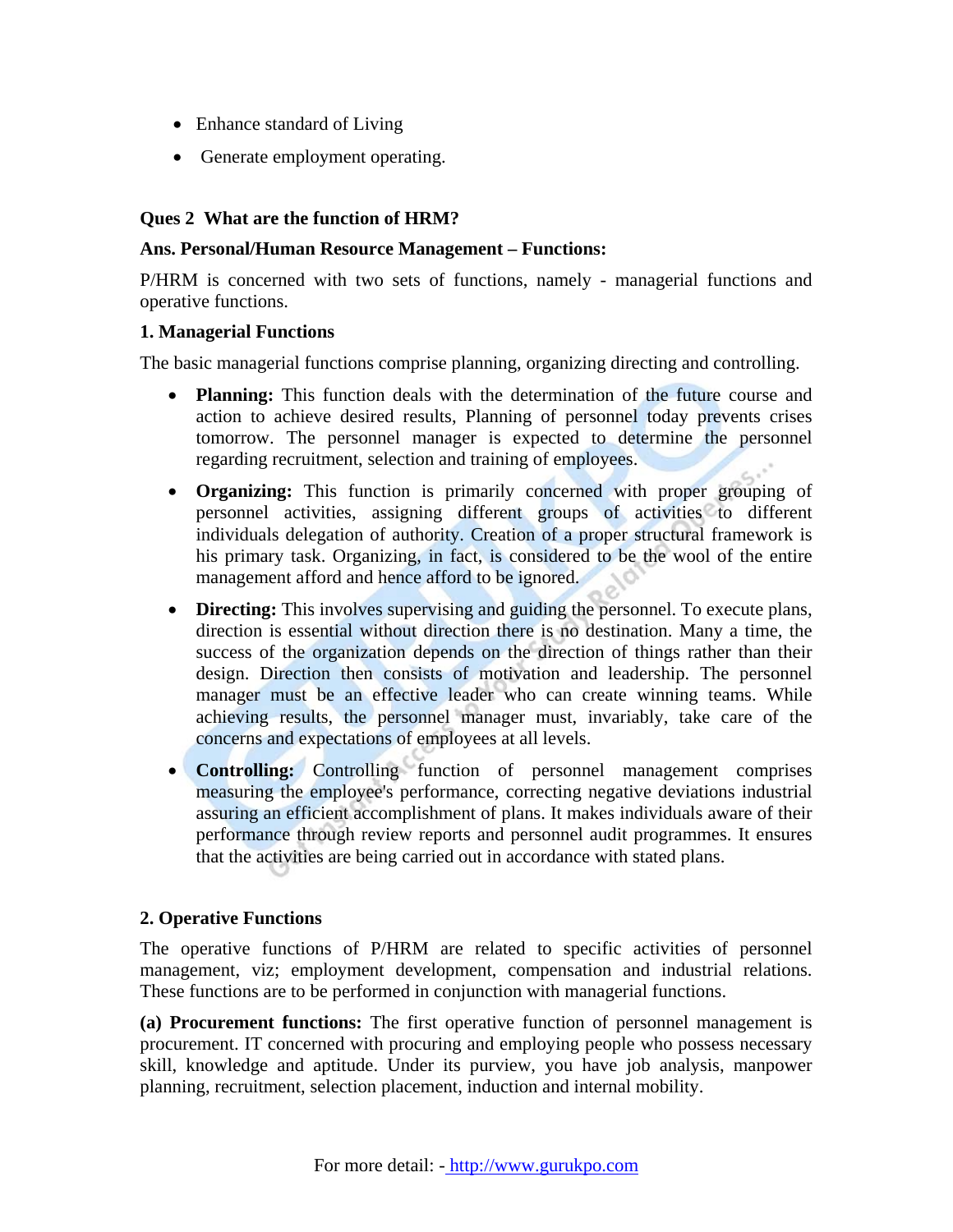- i. **Job analysis** : It is process of collecting information relating to the operations and responsibilities pertaining to a specific job.
- ii. **Human resources planning**: It is a process of determining and assuring that the organization will have an adequate number of qualified persons, available at proper times, performing jobs which would meet their needs and provide satisfaction for the individuals involved.
- iii. **Recruitment**: It is the process of searching for prospective employees and stimulating them to apply for jobs in the organization.
- iv. **Selection**: It is the process of ascertaining qualifications, experience, skill and knowledge of an applicant with a view to appraising his/her suitability for the job in question.
- v. **Placement**: It is the process that ensures a 360<sup>°</sup> fit, matching the employee's qualifications, experience, skills and interest with the job on offer. It is personnel manager's reasonability to position the right candidate at the right level.
- vi. **Induction and orientation**: Induction and orientation are techniques by which a new employee is rehabilitated in his new surroundings and introduced to the practices, policies, and people. He must be acquainted with the principles which define and drive the organization, its mission statement and values which form its backbone.
- vii. **Internal Mobility**: The movement of employees from one job to another through transfer and promotions is called internal mobility. Some employees leave an organization due to various reasons leading to resignation, retirement and even termination. These movements are known as external mobility. In the best interest of an organization and its employees, such job changes should be guided by well conceived principles and policies.

**Development :** It is the process of improving, molding, changing, and developing the skills, knowledge creative ability, aptitude, attitude, values and commitment based on present and future requirements both at the individual's and organization level. This function includes:

- i. Trainings: Training is a continuous process by which employees learn skills, knowledge, abilities and attitudes to further organizational and personnel goals.
- ii. Executive development: It is a systematic process of developing managerial skills and capacities through appropriate programmes.
- iii. Career planning and development: It is the planning of one's career and implementation of career plans by means of education, training, job search and acquisition of work experiences. It includes succession planning which implies identifying developing and tracking key individuals for executive positions.
- iv. Human resource development: HRD aims at developing the total organization. It creates a climate that enables every employee to develop and use his capabilities in order to further both individual and organizational goals.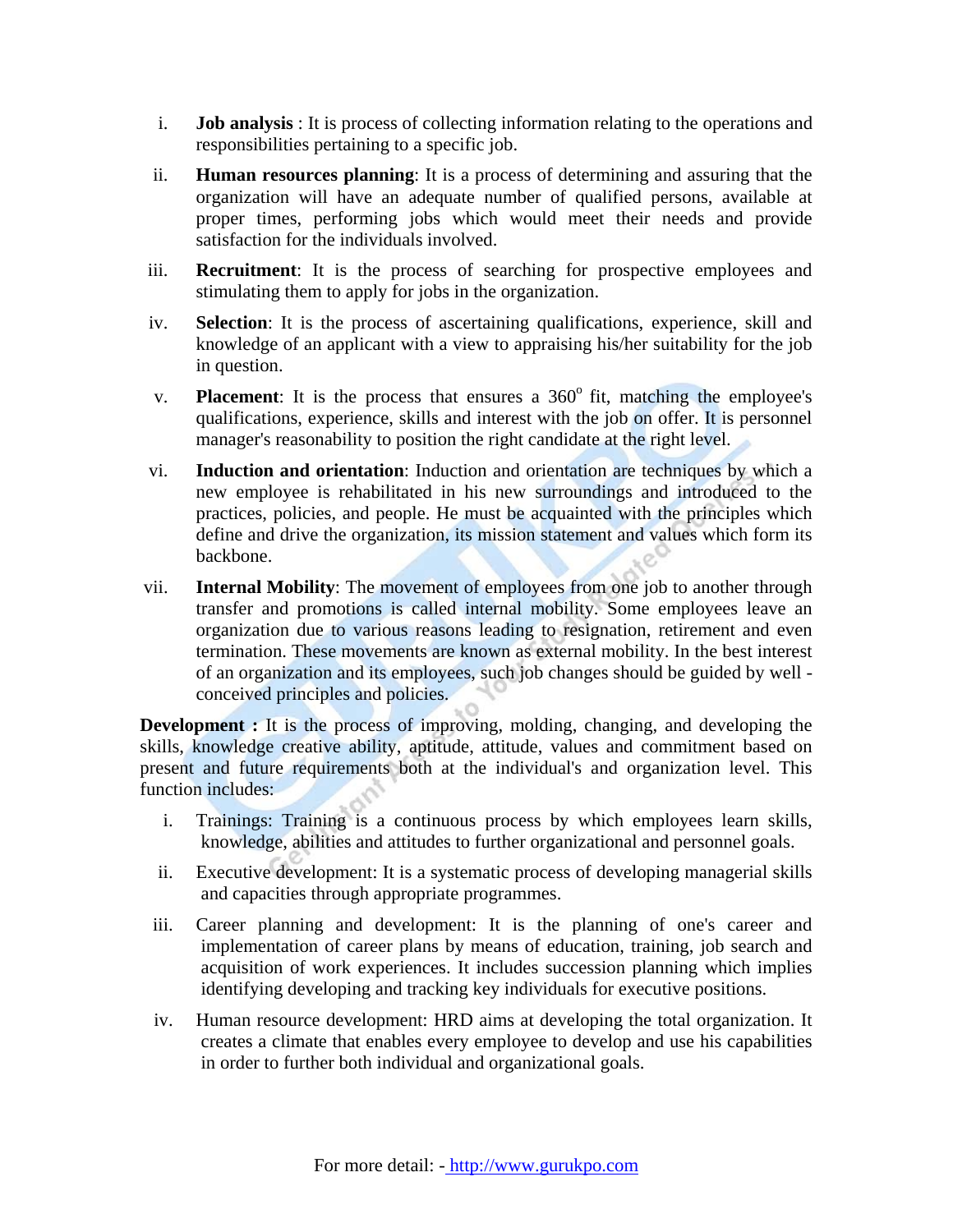**Motivation and compensation:** It is a process which inspires people to give their best to the organization through the use of intrinsic (achievement, recognition, responsibility) and extrinsic (job design, work scheduling, appraisal based incentives rewards) motivation.

- **i.** Job design: Organizing tasks, and responsibilities towards having a productive unit of work is called job design. The main purpose of job design is to integrate the needs of employers to suit the requirement of an organization.
- **ii.** Work scheduling: Organizations must realize the importance of scheduling work to motivate employees through job enrichment, shorter work weeks flexi-time, work sharing and home work assignments, Employees need to be challenged at work and the job itself must be one that they value. Work scheduling is an attempt to structure work, incorporating the physical, physiological and behavioral aspects of work.
- **iii.** Motivation: Combining forces that allow people to behave in certain ways is an integral aspect of motivation. People must have both the ability and the motivation if they are to perform at a high level. Managers generally try to motivate people through properly administered rewards (financial as well as nonfinancial).
- **iv.** Job evaluation: Organizations formally determine the value of jobs through the process of job evaluation. Job evaluation is the systematic process of determining the relative worth of jobs in order to establish which jobs should be paid more than others within the organization. Job evaluation helps to establish internal equality between various jobs.
- **v.** Performance appraisal: After an employee has been selected for a job, has been trained to do it and has worked on it for a period of time, his performance should be evaluated. Performance evaluation or appraisal is the process of deciding how employees do their jobs. It is a method of evaluating the behavior of employees at the workplace and normally includes both the quantitative and qualitative aspects of job performance. It is systematic and objective way of evaluating work related behavior and potential of employees. It is a process that involves determining and communicating to an employee how he or she is performing and ideally, establishing a plan of improvement.

The appraisal process consists of six steps; (1) establish performance standards with employees; (2) set measurable goals (manager and employee) (3) measure actual performance (4) compare actual performance with standards; (5) discuss the appraisal with the employees and (6) if necessary initiate corrective action.

- **vi.** Compensation administrative**:** Compensation administration is the process of dividing how much an employee should be paid. The important goals of compensation administrative are to design a low-cost pay plan that will attract, motivate and retain competent employees-which is also perceived to be fair by these employees.
- **vii.** Incentives and benefits; In addition to a basic wage structure, most organization nowadays offer incentive compensation based on actual performance, Unlike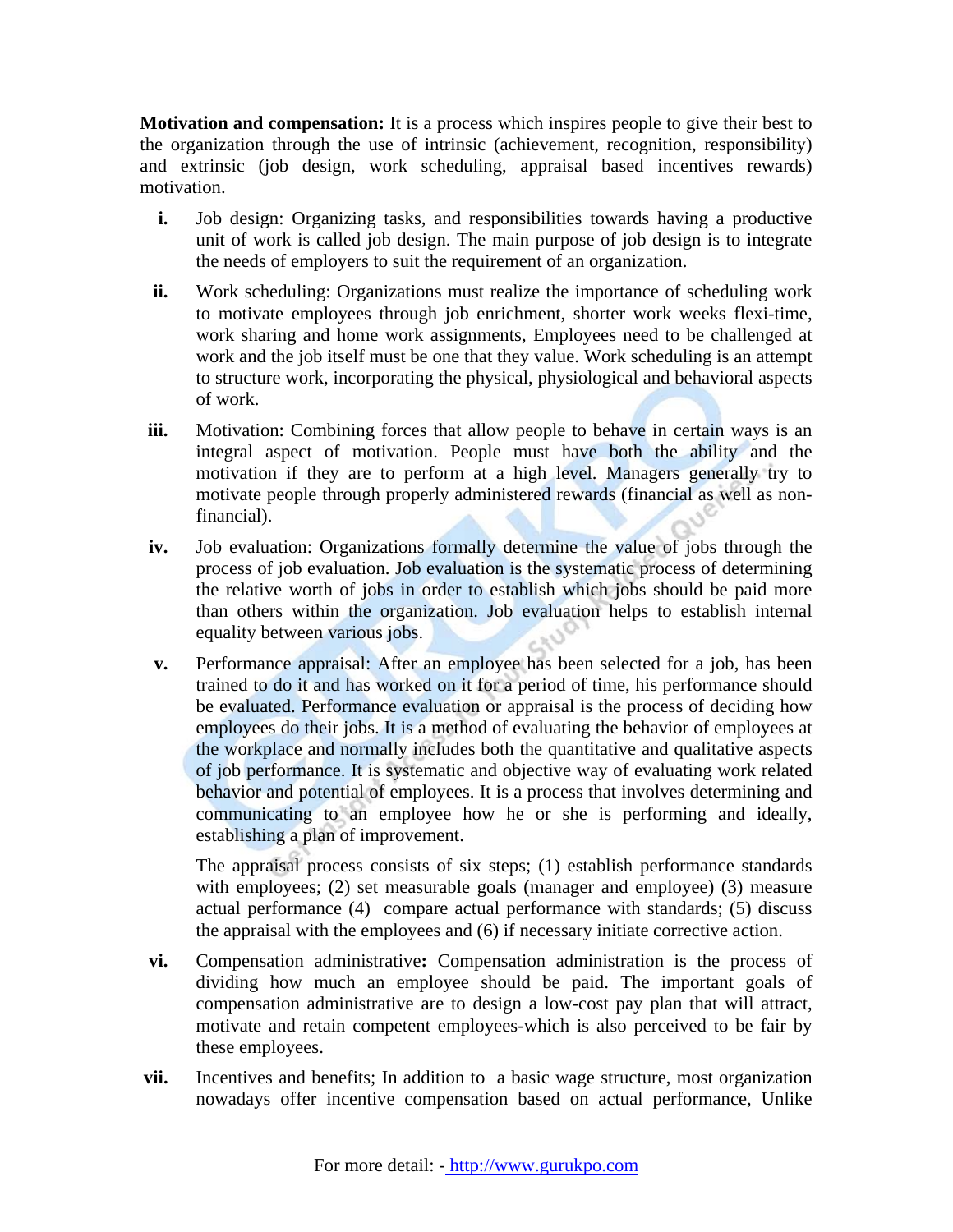incentives, benefits, and services are offered to all employees as required by law including social security, insurance, workmen's compensation, welfare amenities etc. Organizations have been offering a plethora of other benefits and service as well as a means of sweetening the pot" (employee stock options, birthday gifts, anniversary gifts, holidays, club membership)

**Maintenance:** It aims at protecting and preserving the physical and psychological health of employees through various welfare measures.

- i. Health and safety: Managers at all levels are expected to know and enforce safety and health standards throughout the organization. They must ensure a work environment that protects employees from physical hazards, unhealthy conditions and unsafe acts of other personnel. Through proper safety and health programmes, the physical and psychological well - being of employees must be preserved and even improved.
- ii. Employee welfare: Employee welfare includes the services, amenities and facilities offered to employees within or outside the establishment for their physical, psychological and social well being. Housing transportation education and recreation facilitation are all included in the employee welfare package.
- iii. Social security measures: Managements provide social security to their employees in addition to fringe benefits. These measures include (a) workmen's compensation to those workers for their dependents who are involved in accidents (b) Maternity benefits to women employees, (c) Sickness benefits and medical benefits (d) Disablement benefits/allowance (e) Dependent benefits (f) Retirement benefits like provident fund, pension, gratuity etc.

**Integration function:** This tries to integrate the goals of an organization with employee's aspirations through various employee-oriented programmes, like redressing grievance promptly, instituting proper disciplinary measures, empowering people to decide things independently, encouraging a participative culture, offering constructive help to trade unions etc.

- i. Grievance redressed: A grievance is any factor involving wages, hours or conditions of employment that is used as a complaint against the employer. Constructive grievance handling depends first on the manager's ability to recognize, diagnose and correct the cause of potential employee dissatisfaction before it converts into a formal grievance.
- ii. Discipline: It is the force prompts an individual or a group to observe the rules, regulations and procedures, which are deemed necessary for the attainment of an objective.
- iii. Teams and teamwork: Self managed teams have emerged as the most important formal groups in today's organizations. They enhance employee, involvement and have the potential to create positive synergy. By increasing worker interaction, they create camaraderie among team members. They encourage individuals to sublimate their individual goals for those of the group. Teams have inherent strengths which ultimately lead to organizational success at various levels.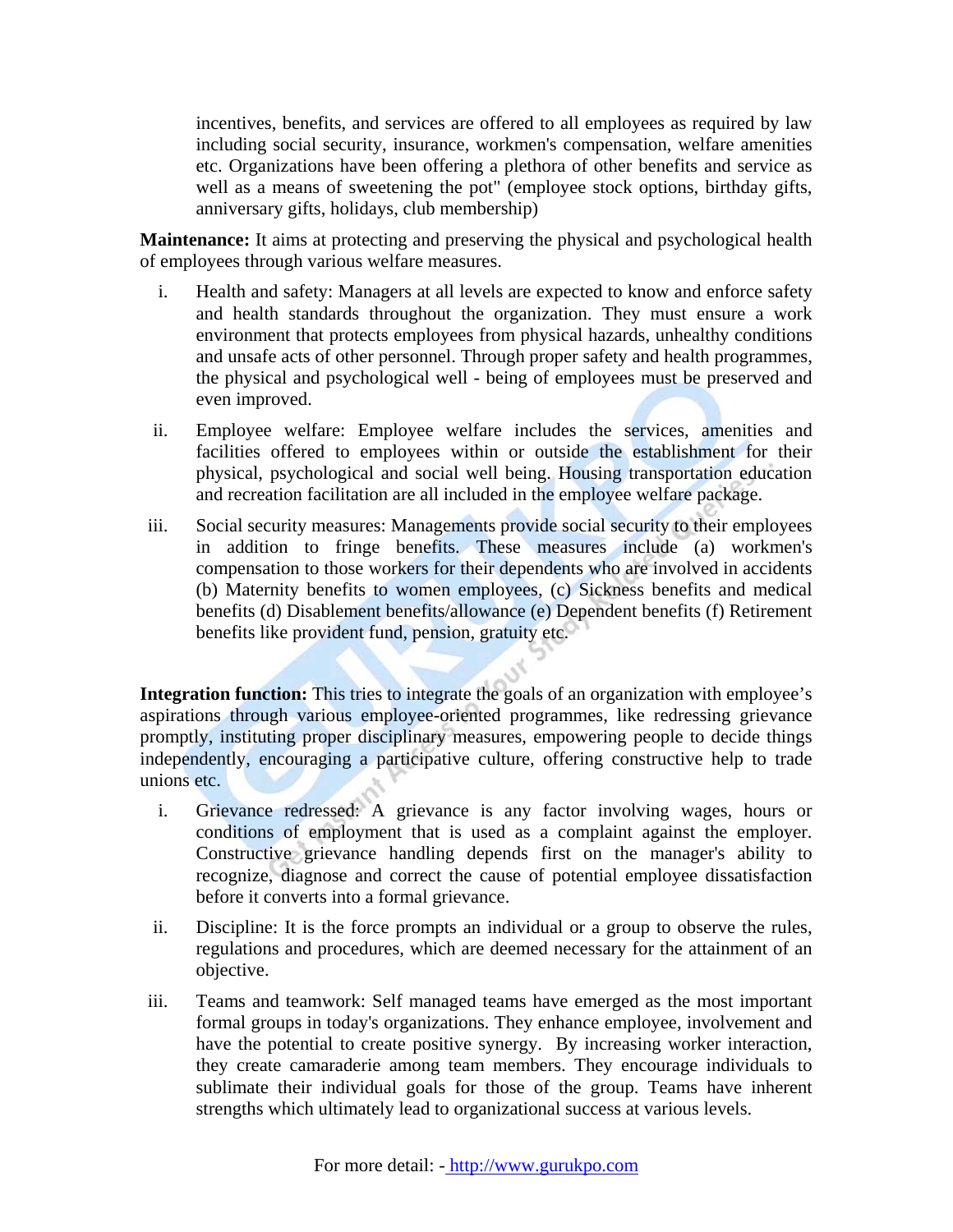- iv. Collective bargaining: It is the process of agreeing on a satisfactory labour contract between management and union. The contract contains agreements about conditions of employment such as wages, hours, promotion, and discipline; lay off, benefits, vacations, rest pauses and the grievance procedure. The process of bargaining generally takes time, as both parties tend to make proposals and counter-proposals. The resulting agreement must be ratified by unions, workers and management.
- v. Employee participation and empowerment: Employee participation means sharing the decision-making power with the lower ranks of an organization in an appropriate manner. When workers participate in organizational decisions they are able to see the big picture clearly and also how their actions would impact the overall growth of the company. They can offer feedback immediately based on their experiences and improve the quality of decisions greatly. Since they are now treated with respect, they begin to view the job and the organization as their own, and commit themselves to organizational objectives whole heart tedly.
- vi. Trade unions and employees association. Trade union is an association either of employees or employers or independent workers. It is a relatively permanent a body formed by workers with the objective of countering exploitation and harassment. It strives towards providing economic and social benefits to the labour community trade unions have always played a powerful role in improving the lot of workers in India, using aggressive bargaining tactics. However since the 90's the situation changed dramatically unable to fight the forces of competition, many employers have been forced to shut down units and scale down operations. This has made both parties realize the importance of bargaining for their rights in an atmosphere of give and take.
- vii. Industrial relations: Harmonious industrial, relations between labour and management are essential to achieve industrial growth and higher productivity. When the relationship between the parties is not cordial, discontentment develops and conflicts erupt abruptly. It is not always easy to put out the fires with the existing dispute settlement machines, created by the government. Hence both labour and management must appreciate the importance of openness, trust and collaboration.

**Emerging issues:** Effective management of human resources depends on refining HRM practices to changing conditions. Hence the need to look at other important issues that can motivate people to give their best in a dynamic ever charging environment.

- i. Personal records: Personnel records such as papers, files, cards, cassettes and films are maintained to have tangible record of what is actually happening in an organization and to formulate appropriate HR policies and programme based on historical records actual experience and future trends from time to time.
- ii. Human resource audit: Human Resource audit refers to an examination and evaluation of policies, procedures and practices to determine the effectiveness of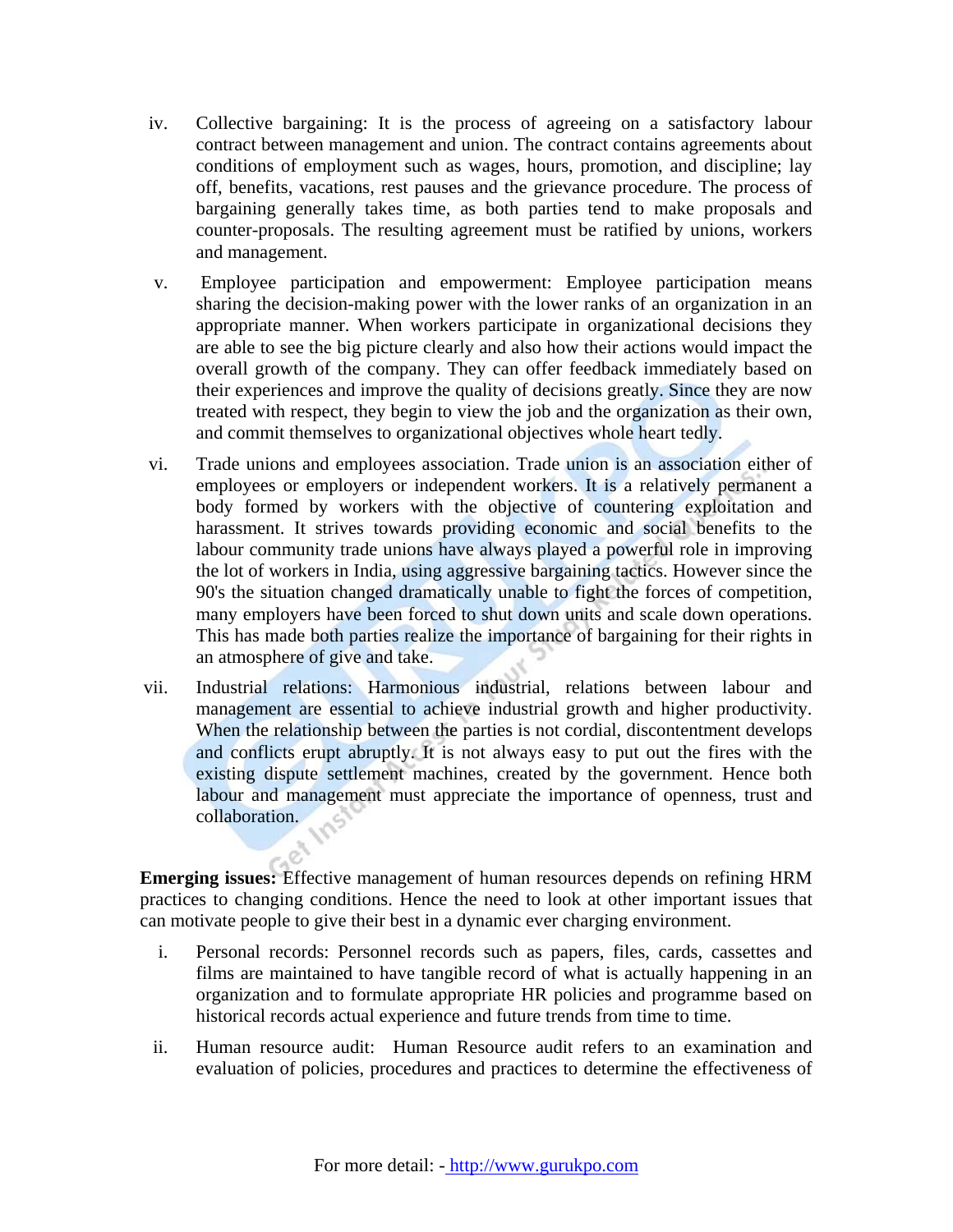HRM. Personnel audit (a) measures the effectiveness of personnel programmes and practices and (b) determines what should or should not be done in future.

- iii. Human resources research: It is the process of evaluation the effectiveness of human resources policies and practices and developing more appropriate ones.
- iv. Human resources accounting: It is measurement of the cost and value of human resources to the organization. Human resource management is said to be effective if its value and contribution in any organization is more than its most.
- v. Human resources information system: HRIS is an integrated system designed to improve the efficiency with which HR data is compiled. It makes HR records more useful to the management by serving as a source of information.
- vi. Stress and counseling: Stress is the psychological and physical reaction to certain life events or situations. At an organizational level, stress results in burn out, substance abuse in the form of alcohol or drug use/dependence reduced job satisfaction, increased absenteeism and increased turnover. Companies, therefore, are closely looking at what should be done to promote the physical and mental well being of employees through proper counseling and employee development programmes.
- vii. International human resource management: International business is important to almost every business today and so firms must increasingly be managed with a clear global focus. This of course poses many challenges before. International HRM places greater emphasis on a number of responsibilities and functions such as relocation, orientation and training services to help employees adapt to a new and different environment outside their own country.

### **Q.3 Discuss the stages of origin.& growth of personal functions in India?**

### **Ans**: **Origin and Growth of Personnel Functions in India:**

The history of the evolution and growth of human resource management in India is not very old. The various stages in the growth of HRM are described below:

- 1. **The Royal Commission on Labour in India**: The origin of personnel management In India can be found as far back as the beginning of 20th century, when welfare work for workers was started in factories during the 1920s. The Royal Commission on labour recommended in 1931 the appointment of labour officers to deal with the recruitment of workers and to settle their grievances. The royal commission observed that :
	- (a) The jobber should be excluded from the engagement and dismissal fo labour and that, instead, a labour officer be appointed for the purpose.
	- (b) The labour officer should have integrity, energy and gift of understanding individuals.
	- (c) All labour should be engaged by him
	- (d) None should be dismissed without consulting him.
	- (e) He should initiate and administer welfare measures.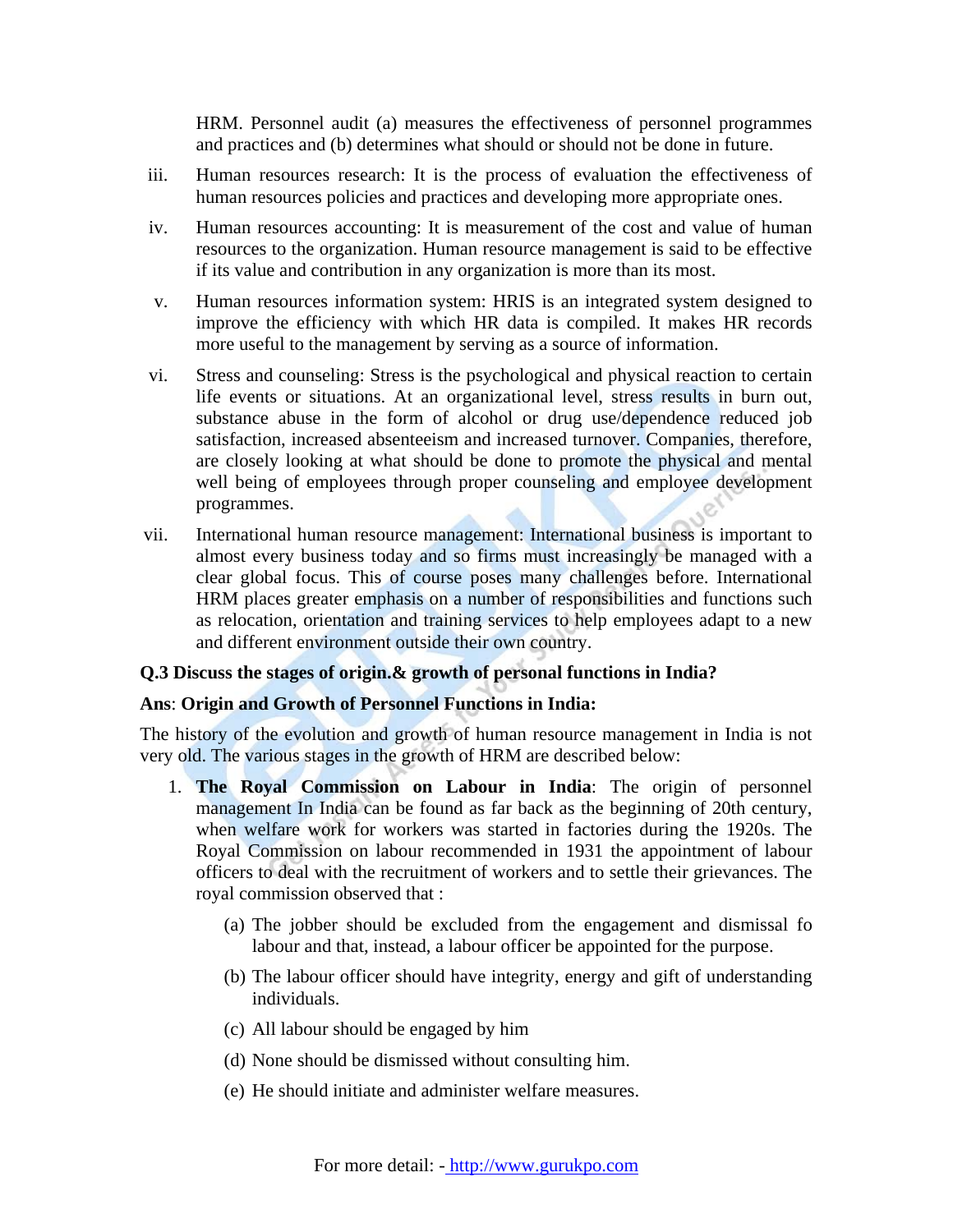- 2. **Appointment of Labour Officers**: Labour Officers were entrusted with the responsibility of promoting welfare activities. They functioned as industrial relations officers to handle grievances.
- 3. **The Second World War**: During second world war, these labour officers were generally entrusted with the handling of welfare and labour administration. They were to deal with working conditions, canteens, shops, recreation facilities, medical facilities, worker's housing etc.
- 4. **Appointment of Welfare Officer**: After independence, the factories Act, 1948 made it mandatory to appoint welfare officers in the factories employing 500 or more workers. These officers played a policing role in observing the compliance of statutory requirements. They promoted an amicable settlement of disputes between the workers and employers and maintained discipline.
- 5. **Social work practices**: Social work education which started in the country in 1936 stressed social work practices in personnel field. On the other hand, trade union move men gathered fast momentum in the country. Hence, industrial relations and collective bargaining soon realized relevance and significance in factories. Thus, two professional bodies, viz; the Indian Institute of Personnel Management and the National Institute of Labour Management were established during the 1950s.
- 6. **Enactment of Laws**: The enactment of the Industrial disputes act 1947 made adjudication compulsory. This made the welfare officer handle disputes and adjudicate relating to conditions of service, wages, benefits etc. The welfare officer thus became industrial relations officers. In Factories Act, 1948 a welfare officer had a list of duties laid down for him. Thus, they had to perform activities concerned with welfare, personnel administration and industrial relations.
- 7. **Personnel Function become Wide**: Till 1960 recruitment was untouched by law but the rapid growth of industry and the consequent demand for skilled and semiskilled workers led to the government enacting the employment exchange Act, 1959 to regulate recruitment of workers. The apprentice act, 1961 was enacted to regulate the training of workers to some extent. During the 1960s, the scope of personnel function began to grow beyond the employee welfare. As a result three major areas of personnel management, viz; labour welfare, industrial relations, and personnel administration emerged as the complimentary branches of this field. In addition, the expansion of public sector undertakings during the five year plans has accelerated growth of personnel management. It also led to professionalization of management.
- 8. **1970 and After**: Human field of management in India continued to grow with industrial progress. During the 1970s many changes in the scope and nature of personnel management were noticed. The emphasis was shifted from welfare to efficiency, from individuals to groups, social systems, and communication networks. A changes in professional values and human ideals was noticed. To solve productivity problems, personnel management tuned to supervisorydevelopment programmes, personnel research, public relations programmes and organization analysis. During the 1980s professionals stressed new concepts such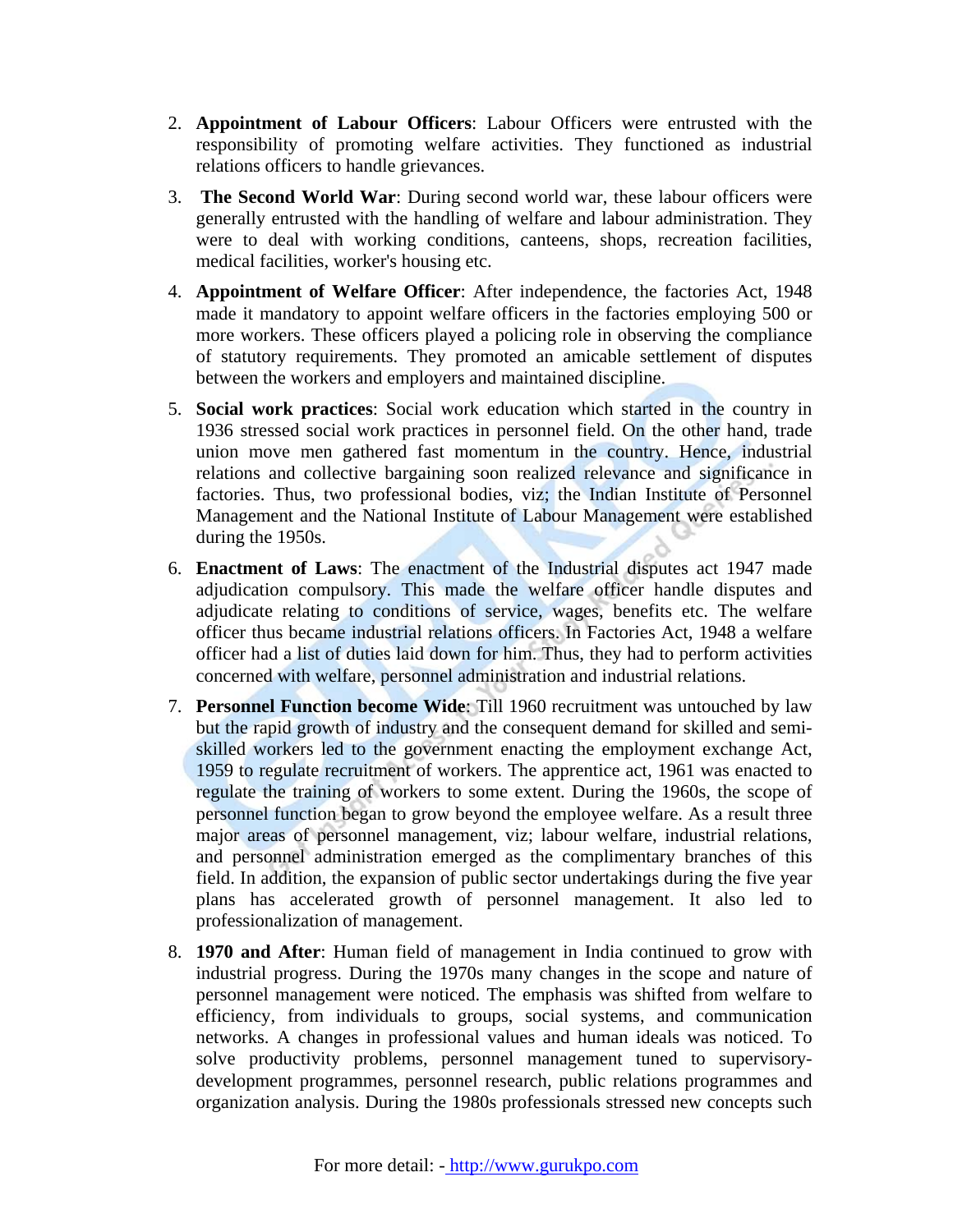as "human resource management" and "human resource development". The two professional bodies, IIPM and NILM also merged in 1980 to form National Institute of Personnel Management (NIPM). Al a later stage, personnel officers were appointed as "labour welfare officer" to satisfy statutory requirements. Later, the role of a personnel officer was converted into that of an "industrial relations officer". Today his role is that of a "human recourse manager". He works in the three areas- labour welfare, industrial relations and personnel administration. During the 1990s the human side of organizations has becomes more important. The emphasis of personnel management is on "human values" and its outlook has become philosophical. Most recently due to the on rush of human relations approach to management. The personnel function has turned into human resource management and human resource development.

### **Reasons for slow Growth of HRM or Factors Impeding**

### **The Growth of HRM in India**

The various factors which have impeded the growth and progress of human resource management in India are described below:

- **1. Sluggish Industrial Growth:** In India, it was late start of factory system. Industry started with the development of railways. Human resource management in conditioned by industrial development. Its growth can be linked to the late arrival of "large industry system.
- **2. Illiteracy of Industry worker:** The Indian Workers in the early days of industrillsation was illiterate and ignorant of employment procedures. He possessed low status, low understanding and low level of knowledge about industrial activities and labour welfare.
- **3. Casual Cheap Labour:** In India, the main source of labour supply has been the agricultural sector. This field is uncertain. Industrial sector draws labour from surrounding rural areas. Hence it adversely affected the growth of industrialization. The other view stated is that since labour was in abundance, good human relations could not develop. There have been arbitrary policies of recruitment. Dismissals and lay-offs. This situation retarded the growth of HRM.
- **4. Weak Labour Movement:** In India**,** casual labour, illiteracy and ignorance, traditional thinking, outside leadership of union, unawareness of self right, heterogeneous nature of workers, etc. have been some of the reasons for weak labour movement. These conditions restricted the proper development of HRM in India.
- **5. Highly Authoritarian Culture:** There have been many feudal and authoritarian traditions and culture in India. This makes employees immature and dependent on superior. Independence is not a value in India. This culture discourages participative style of management. This culture treats workers as "slaves" and "machines" or inanimate things. Hence the proper philosophy of HRM could not develop in Indian industries.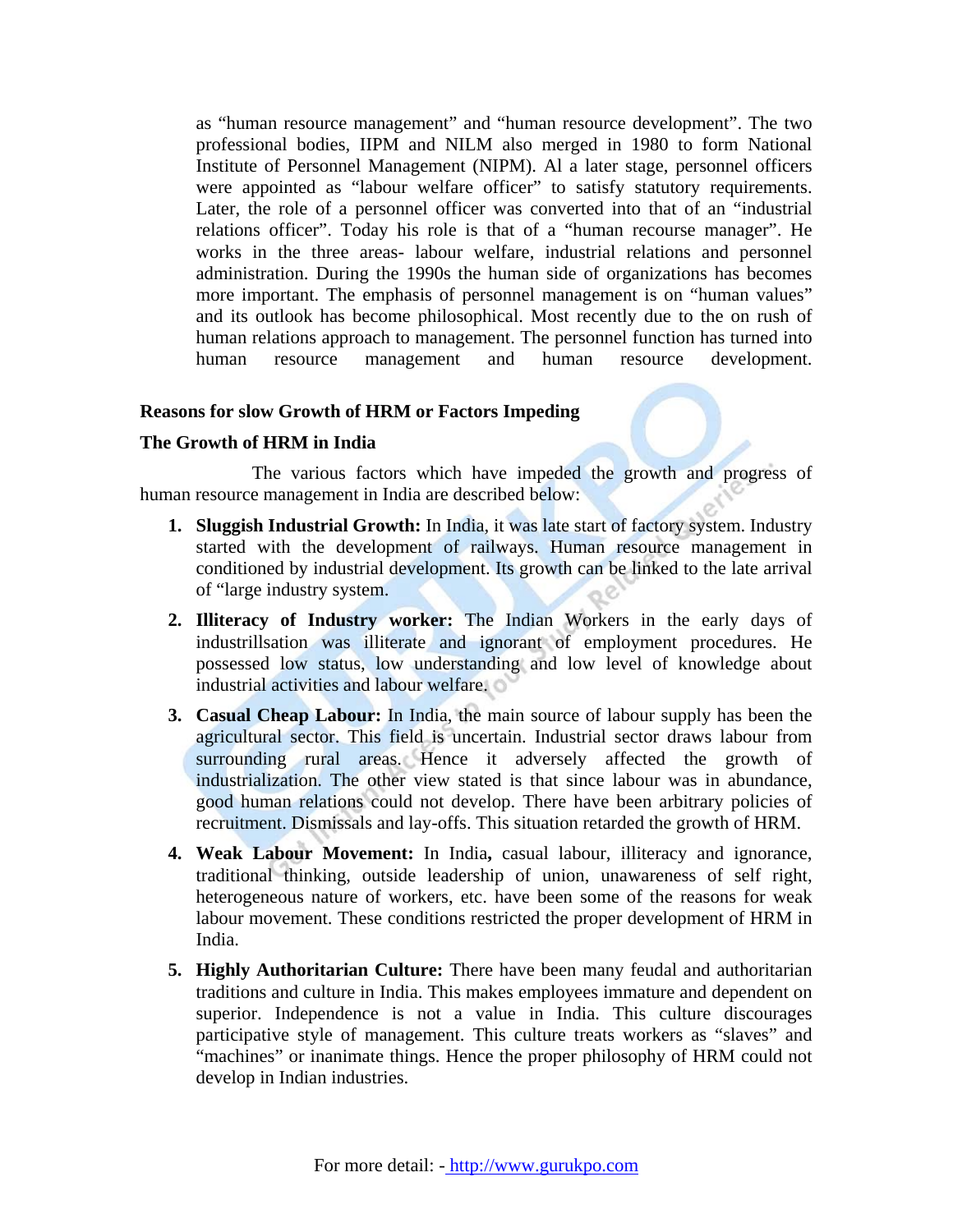- **6. Technological Backwardness:** The huge technological progress in the west has the standard of living of their workers. But in India we had very poor level of technical growth. Our techniques of production have been very traditional and old. This backward technology has also retarded the fast development of HRM in India.
- **7. Instability in Employment:** Workers are not stable in industries. They come from villages. They feel unable to stay long in the cities due to chronic housing problems, high rents, high rates of transportation etc. They face hurdles in settling down in cities and bringing their families from the village. In fact, industrial workers are pushed, not pulled to the city. This instability in employment could not establish the proper image of "human resource" of industries.
- **8. Unhealthy Growth of trade Unions:** Trade unionism in India developed quite slowly as compared to the western countries. This growth was affected by a host of factors like low membership, political leadership, lack of management support lack of funds, dual membership of unions, non-productive activities, etc. Workers do not take active part in union activities. Hence, they could not succeed in taking part in managerial affairs. They were not empowered by management. Thus, the status of HRM could not develop.
- **9. Poor working environment:** The working environment in factories has been extremely poor due to many factors such as long hours of work, monotonous. They tasks, job insecurity, lack of social security and welfare measures, mass illiteracy, etc. Due to this poor work environment, workers could not raise their status.
- **10. Indifferent Attitude of Management:** During the last few decades managers adopted a mechanistic and commodity approach towards the workers. They were treated as machines. They were not allowed any participation in management activities. Their jobs were not designed and enriched; Human resource activities were not organized. This impeded the growth the HRM in the country.
- 11. **Other Inhibiting Factors :** 
	- a. Lack of personnel management education.
	- b. Lack of professional and socially responsible approach towards workers development.
	- **c.** A pathetic attitude of Government towards employees" benefit and management.
	- **d.** Migratory character of Indian labour.
	- **e.** Rural background of labour.
	- **f.** Unsympathetic attitude and bureaucratic mentality of management.
	- **g.** Theory X assumptions of managers towards worker.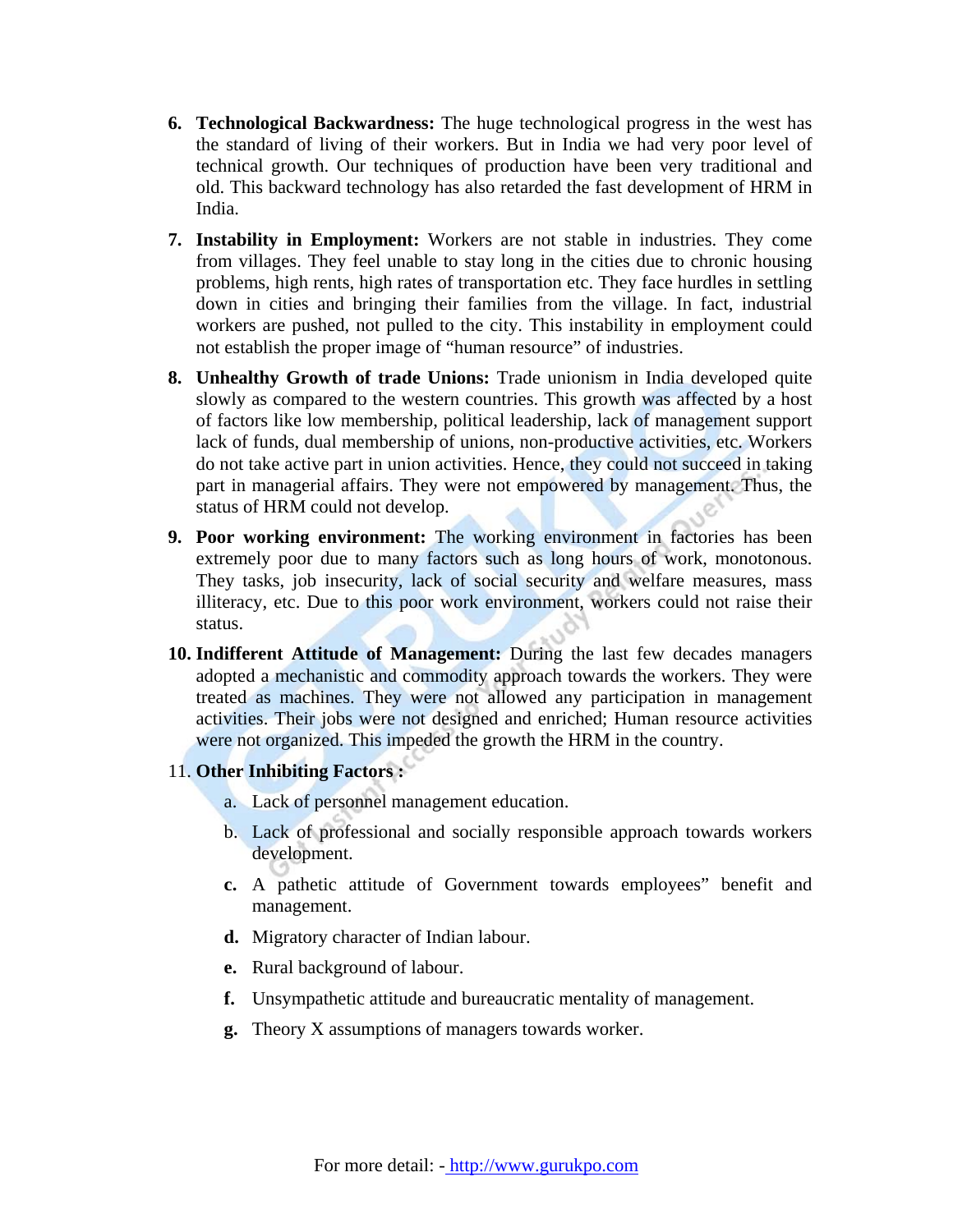### **Ques 4 Examines New Emerging Environment, Trend and Future of HRM in India**

**.** 

**Ans.** The function of a personnel manager has gone many changes. The field of personnel management is expanding very fast. It has touched the new frontiers of knowledge. In old times, the job of a welfare officer was – "dealing with employment matters and labour grievances" personnel manager was identified with the paternalistic labour welfare officer. He played role only within legalistic framework. He followed the provisions of labour legislation. With the change in knowledge and philosophies, the personnel functions expanded, new dimensions were opened and the emphasis was shifted. With the result, roles, scope and philosophy of personnel management are changing fast. The greater emphasis on human dignity are more enlightened and changing fast. Labour movement have created many new dimensions for the changing human resource management in India. The consequences of these changes and new trends in the environment of HRM in India are described below:

- **1. Optimum use of Human Resources:** Professional personnel managers are assisting the line managers in such a way that the human resource is put to its maximum use.
- **2. Professional skill :** Various areas of human resource management require professional skills and talents. These areas include wage negotiations, collective bargaining, recruitment, social welfare, training and education, etc. Professional qualities of a personnel manager have become essential for self development also. Prof. Manoria has stated, " In a fast changing society as our own, selfdevelopment in professional field is a continuing feature which must be kept up at all levels lest obsolescent would eat our vitalities.
- **3. Greater Emphasis on Human Resource-Development:** HRD is equipping people with relevant skills to have a healthy and satisfying life in organizations. HRD is a process of increasing the capacity of the human resource through development. It adds value to individuals, teams or an organization as a human system. The future of personnel management will be more about HRD rather than simply administering the personnel activities between individual development and the achievement of organizational goals. He will engage himself in HRD research.
- **4. Joint Decision making:** Industrial organizations are moving towards a joint consultative process of decision making. Employers and managers are voluntarily accepting it. Various methods of joint participation in management have been adopted. This has improved the quality of decisions.
- **5. Change in the profile of worker:** Today there is a lot of change in the profile of industrial worker, educated work force demands greater work autonomy in the work place. The number of women executives is increasing. Women workers have begun to assert and resist discrimination against them. Thus, managers have changed their existing personnel policies.
- **6. Change in Attitude of Top Management.** There **is** lot of change in attitudes of top management. Top managers treat workers as developing partners. They want to unleash human expertise through organization development. They are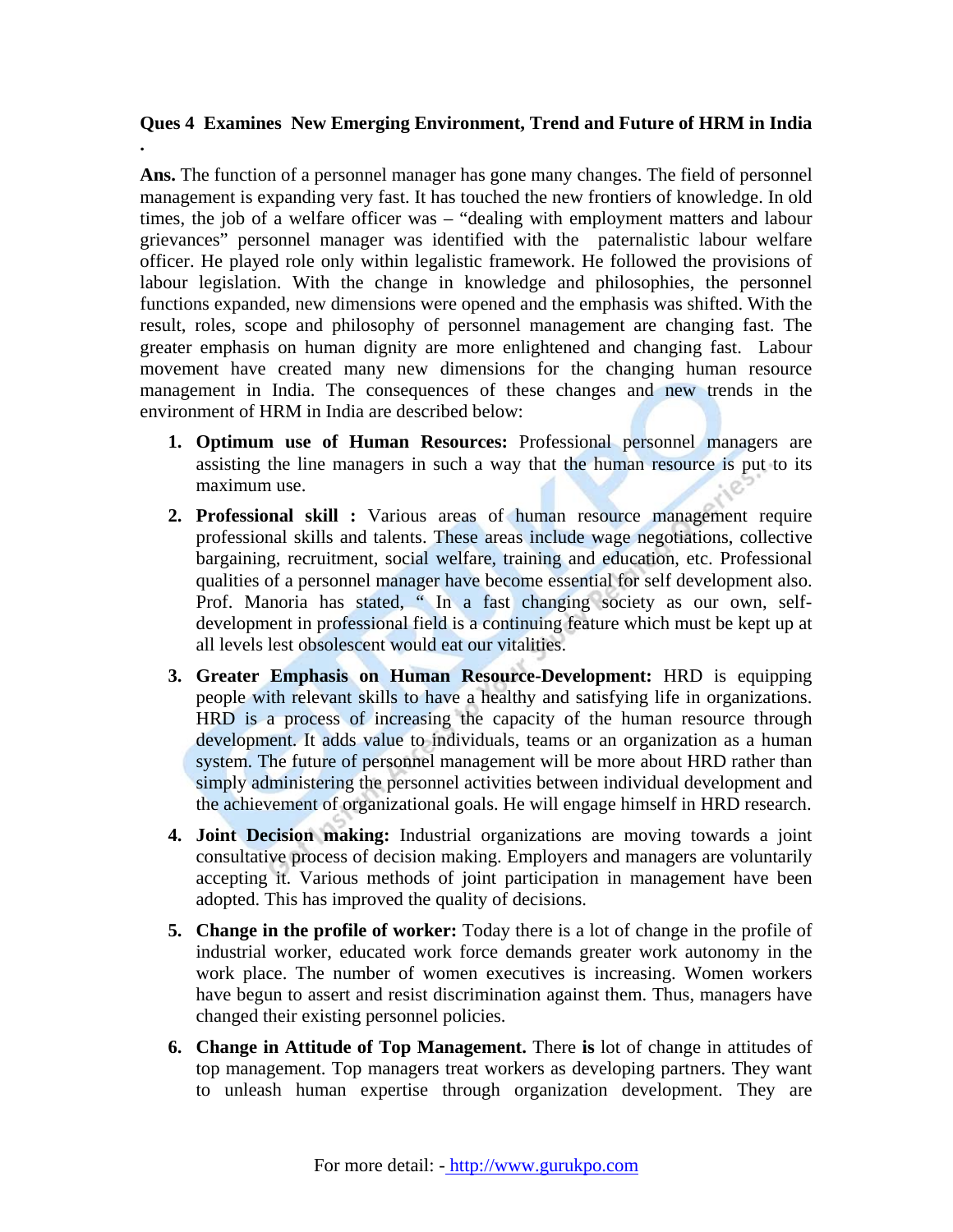recognizing "human capital" as the most important factor of organizational growth.

- **7. Emphasis or motivation and morale:** HRM pays more attention on improving morale of employees through the process of motivation and incentives. It is very necessary to stimulate employees to get a desired course of action. The traditional motivation methods such as "carrot and stick" policy, punishment, negative encouragement, etc. are no longer effective. Today, HR manager is using many positive and psychological rewards such as job enrichment, challenging work autonomy, more responsibility participative management etc. They act as better motivators.
- **8. Better Methods of Performance Appraisal:** Performance appraisal serves as a means of evaluating the effectiveness of workers. Traditional methods of records keeping and annual marking have become ineffective. Employees do not like closer supervision and formal procedures. HR manager use other modern methods to evaluate performance, such as group processes, discussions with middle managers, frequent work talk, self-assessment, mutual interaction on the work problems, goals achieved and future strategies to improve the qualitative aspects of work.
- **9. Changing Work Ethics :** Today's HR manager is a professional man who depends on certain rules of conduct and behavior. His decisions and actions are guided by moral values and ethical considerations. He sets quality standards for his work. He is committed to workers and their changing needs. The old philosophies of exploitation, self interest, cheating employers, dishonesty, injustice, etc. are changing, employees are trusted, shared information, and allowed more work Autonomy and more responsibility.
- **10. Changing Role of Government:** The Government has enacted various labour and corporate laws. The HR manager is specialist. He keeps knowledge of various and legal provision to advise top executives. Government is also formulating various welfare plans and beneficial polices for labour. The personnel function has been broadened. It now includes changing legal obligations on the part of organizations.
- **11. Worker as a Resource:** Today HR manager views workers, not as a liability but as a key resource which increase wealth in the organization and nation, Hence today workers are carefully nurtured and constantly developed.
- **12. Human beings First:** Today organization is becoming conscious of the potential of new and latest technologies. But personnel managers have also realized the crucial role that human beings play in managing that technology. Only man can manage technology in a better way.
- **13. Learning Organizations:** Learning is a process of gaining, influencing, and acquiring new skills. Hence those organizations which are able to give relevant training to their personnel and maintain their willingness to learn new ways to do things can hope to survive in today's competitive and dynamic environment. Learning organizations are transforming units. HR managers create and nurture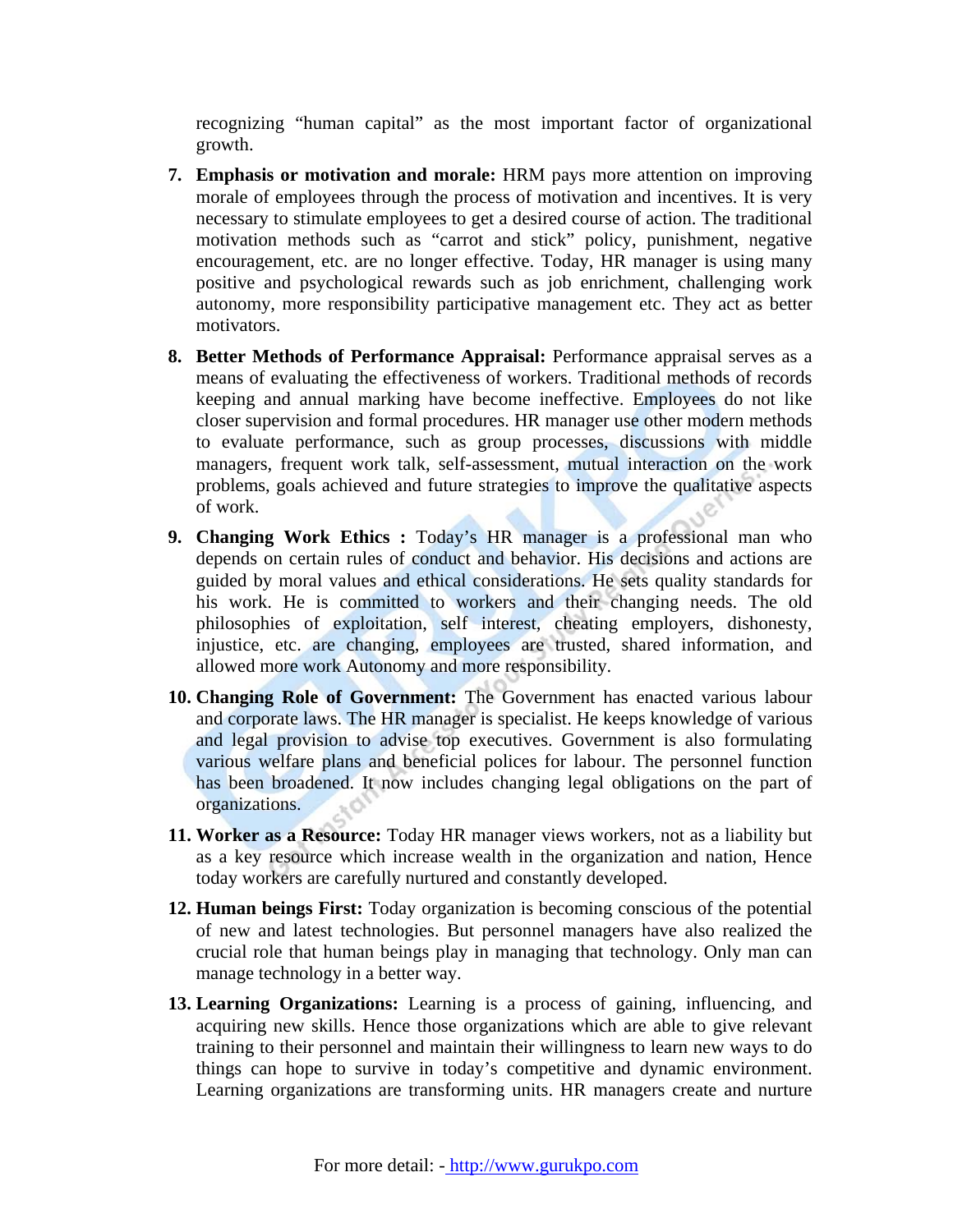learning segments is organization which could then be synthesized into a "learning whole"

- **14. Sharing the Global Thanking:** Today's human resource managers are visualizing the possibility of a "global Village". They are preparing employees for the global challenges. Sharing the global thinking, human resource managers, as the behavioral scientists, have accepted and introduced new concepts and models of motivation, learning, leadership, social and human interactions, socio-technical system, job enrichment, social comparison processes participative management, empowerment, managerial grid and kaizen. Thus, Indian personnel managers are prepared for strategic challenges of current times. They are gaining ground and strength to face the accelerating changes in all aspect of business – increasing competition, globalization business, technological change, changing work culture, resource constraints, transition from industrial to information society, unstable market owing to economic conditions, increasing demands by corporate stockholders, and a complex psychological environment.
- **15. More Emphasis on "Feelings" than structural Concepts:** Indian workers do not like being treated as puppets-blamed or belittled. They have more emotions, feelings, empathetic perceptions, impressions, and the affective components. That is why Indian human resource managers have allowed a thinking function also with performing aspect. They honor the feelings of workers with structural concepts such as hierarchy, status authority, responsibility, and accountability.
- **16. Balancing the Boss-Subordinate Relationship:** In India, a good HRM environment is emerging. It has changed the old thinking that boss is always right. New professionals have accepted this challenge. They have created an environment of trust, cooperation and equality. They have rejected the old idea of "superiority of boss". HR managers have become the co performer and partners with employee. The boss subordinate relationship creates stressful situations, hampering the environment conducive to human resource management. The subordinates expect that the boss should have integrity, higher performance skill, commitment, guidance and leadership qualities, support and patron sing tendencies, accessibility, wider vision, sense of empowerment, and credibility, on the other hand, the boss expects that his subordinates should have a commitment through this new balanced relationship of "Co-partners" "Co-achievers" and "Coperformer" They have formulated the humanity-based personnel policies necessary for good HRM.
- **17. Experiencing Transition and Changes:** The Indian organizations are experiencing some transitions and changes. The workforce of the 50s and 60s have retired. The middle level is now at the top. And the new generation of MBAs are pouring into industrial organizations Moreover, there is now unprecedented growth of information technology, Hence there is a growing need to understand and manage this transition and give direction to this change process.
- **18. First Function to learn and practice:** The need for modern methods of managing human resources is now quite urgent. A survey conducted by Xavier's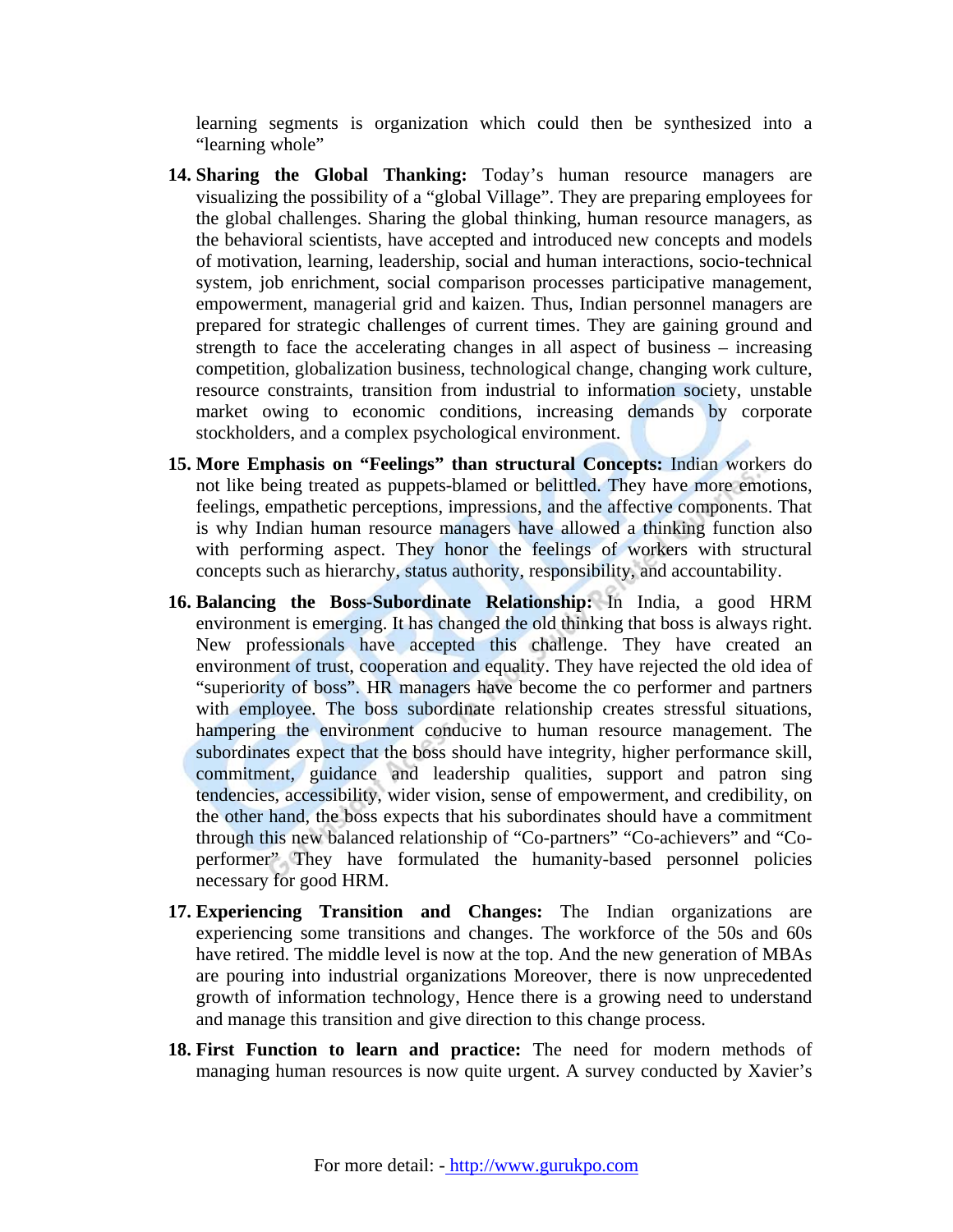Labour Relations Institute, Jamshedpur, India revealed learn is human resource development (HRD) next to it in importance, it found, is info tech and systems.

- **19. Growing Importance of HRM:** Debi S. Saini has explained that HRD is a conscious proactive arrangement by employers that seek to capacitate employees to give their maximum to the organization and to fully use their potential to develop themselves, HRD is only one of the functions of HRM. A survey of changed RM titles in India would reveal that most organizations use HRD related in India by industrial psychologists-turned-management consultants such s TV Rao and Udai Pareek. Many organizations have no. of HRM policies. Many originations have no HRM policies hard or soft and uncritically name their personnel department as the HRD department in fact, a large number of people in India from students to managers to academics – mistakenly think that PM and HRM/HRD are synonymous concepts. The Indian HRD discourse is more oblivious to issues of work place pluralism. In reality, therefore, HRD is practiced in the very hardest sense. One key reason for the slow growth the HRM is that Indian companies had not been much exposed to competition from the MNCs in the pre reforms ear.
- **20. Primary of HRD over HRM:** Debi S. Saini has made it clear that, "The primary of HRD over HRM in India shows that HRM mainly serves managerial needs. To that extent, it can be called "a sophisticated rejuvenation of crude Taylorism, which denudes the workplace of even semblance of countervailing power" of course, even the Western world also reflects a fairly big gap between the rhetoric of HRM and the actual realization of its projected goals."

Saini further argues, "From the large number of workshops and conferences in which I have participated, I Find that HRM thinking in India is still quite patchy, short termist, and full of conceptual ambiguity, Perhaps, Indian academics have not sufficiently commented on HRM theory as it has been developed every developed everywhere. The emphasis in India is on major HRD interventions. Most HR thinking is descriptive and exhortations and little attempt has been made to knit the various HRD interventions into a coherent HR strategy with a wider framework. Even in the western world, both hard and soft HRM strategies coexist; but due to comparatively lower labour power in India hard versions predominate. Few organizations resort to soft interventions although so many of them swear by employee empowerment.

**21. Proactive Employee Policies:** Companies in India have adopted three sets of proactive employee policies – (a) positive work culture (b) HRD and (c) employee participation.

Many companies in India have developed their " work culture" many public sector companies like CMC, Life Insurance corporation of India (LIC) steel Authority of India ltd. (SAIL) Canara Bank, Housing Development Finance Corporation (HDFC) Gas Authority of India Ltd. (GAIL) India Oil Corporation and Oriental Bank of Commerce (OBC) among other, have develop positive work cultures.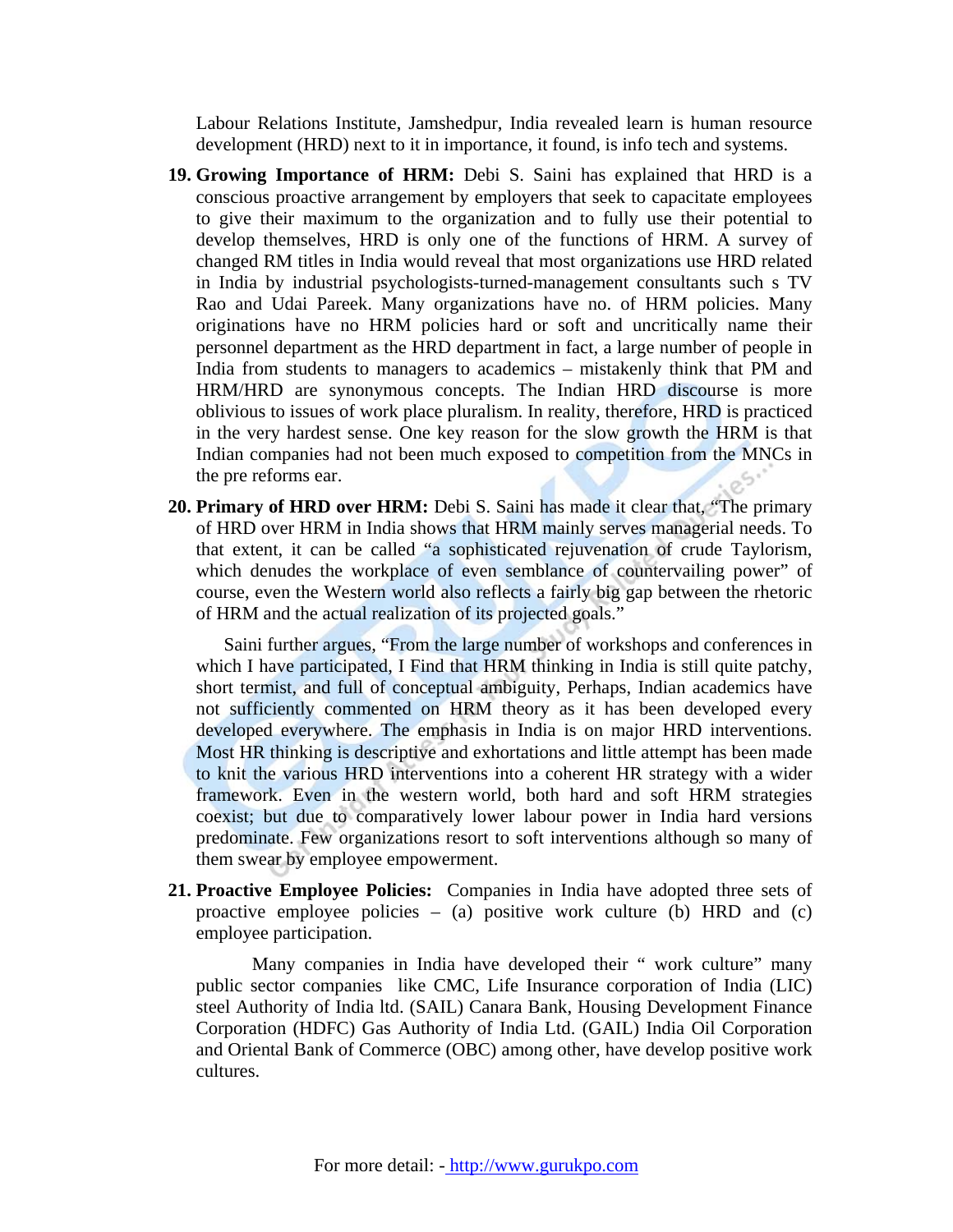In the private sector, some of the companies that have made progress in initiating HRD interventions are voltas Ltd. DCM ltd. The Aditya Birla Group of Companies Mahindra & Mahindra, Eicher Tractors, Modi Zerox, Maruti Udyog Ltd. among other.

Many companies in India are promoting equality and we feeling among the employees. Many companies are emphasizing the model of HR policies feature transparency, training and development, employee-oriented placement, employee welfare, and employee consultation. OBC is one of the finest examples of HRM in public sector organizations in India.

- 22. **Need to reorient Labour law framework:** Low labour productivity is usual malaise in India. Hence HRD should be linked with strategizing for culture building. J.S. Sodhi has emphasized the need to reorient labour law framework to as to restore managerial prerogatives regarding layoffs, retrenchment, and discharge of employees due to non-performance. He also underscores that managements need to adopt strategies that may help worker develop a stake in the organization.
- 23. **Effective HRM Strategy:** Biswajeet Patnayak say that in order to achieve an effective HRM strategy, we have to integrate HRM with HRM IR and organization development (OD). The HRM strategies in India in the  $21<sup>st</sup>$  century has to focus on better individual-organization interface and greater emphasis on organizational effectiveness than on personal success.

### **Ques 6: Write the concept of HRM .**

**Ques 6: Write the concept of HRM.**<br>Ans: Management has been defined by many parker bullet as "the art of getting things done through people" It is the field of human behavior in which managers mange HR. Organization are made up of  $\&$  sum by people without people organization cannot function & crust without human efforts no firm can achieve its goals.

According to Urwick, "Business houses are made or broken in the long run not by market or capital, patents or equipment but by men." This is statement is very true because the physical  $\&$  financial resource. Like money material machinery land facilities, fasts  $\&$ figure are collected coordinated of utilized through people.

Apply says "Management is personal administration" He writes "manager does not deal with men money  $\&$  materials. They deal with money  $\&$  materials through men he does not deal with schedules costs, quality volume & people. He reached his objectives through people.

Human Resource represent the "people at work" They are the sum total of interest abilities, acquired knowledge, skills & aptitudes of employee.

According to Jucins, HR or Human Resource refer to "A whole consisting of interrelated, interdependent & interacting physiological, psychological, sociological & ethical components.

HRs have unique features comparable with other resources.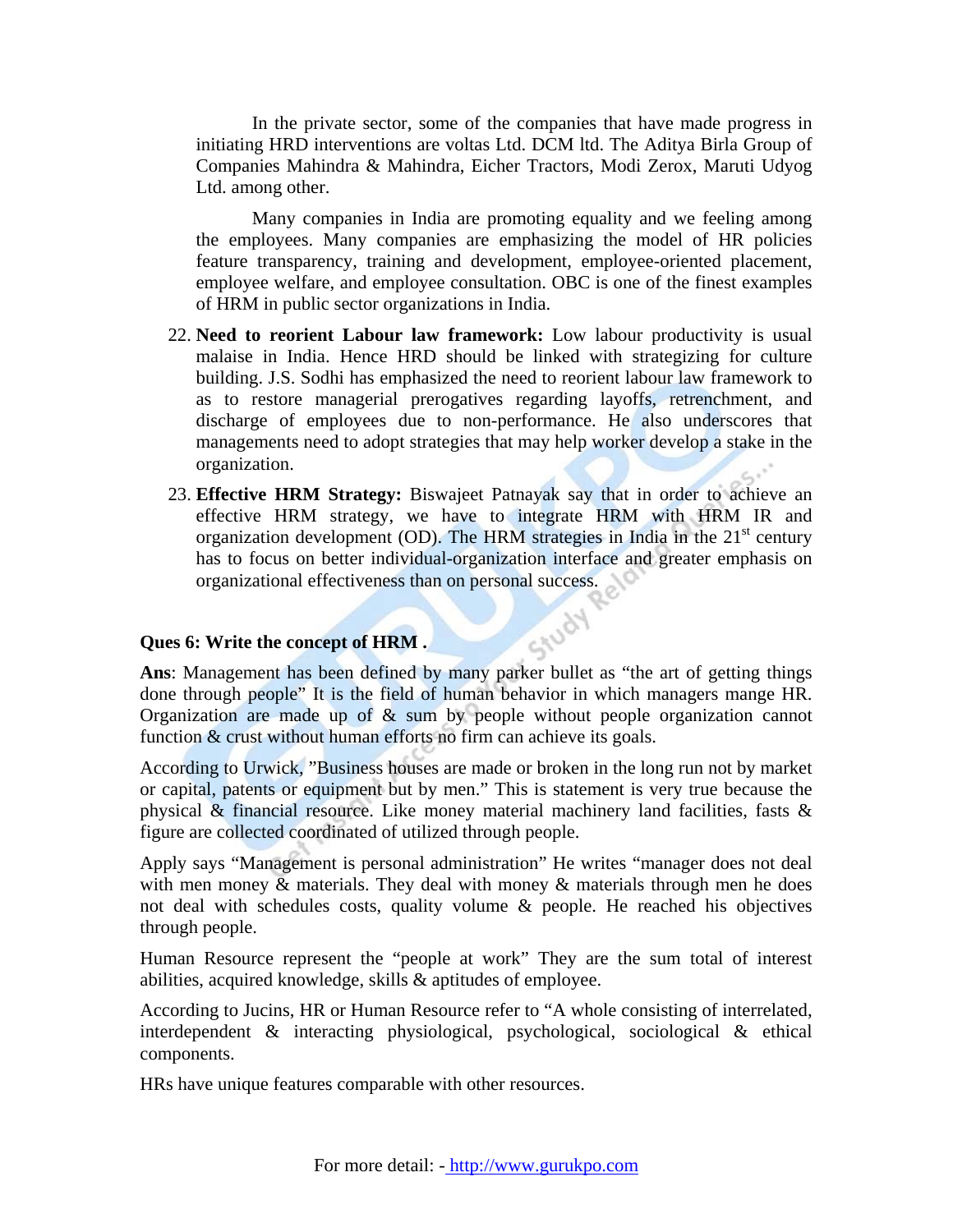- 1. HR of a business is the product of their inherited abilities & interaction with the environment.
- 2. They have unique personality different needs attitudes & values.
- 3. They are dynamic & behave differently.
- 4. They control & utilize other resources.
- 5. They have the greeted potential to developed a grow.
- 6. They can produce or "real whole" that is something greater than the sum of its parts.
- 7. Human being himself determines what he contributes.

Ques 7 Write the role of HR manager?<br> **Ans:** HR manager plays a variety of roles:<br>
1. A specialist & counselor<br>
2. An information provider<br>
3. A Liaison man<br>
4. A controller<br>
5. A Charge Agent<br>
6. Welfare officer<br>
7. A pro **Ans**: HR manager plays a variety of roles:

- 1. A specialist & counselor
- 2. An information provider
- 3. A liaison man
- 4. A controller
- 5. A Charge Agent
- 6. Welfare officer
- 7. A problem solver
- 8. As spokesperson
- 9. Productivity Enhance
- 10. As an intellectual
- 11. An education
- 12. Humanist
- 13. As a Leader
- 14. As a discrimination
- 15. Strategic Partner
- 16. Human capital developer.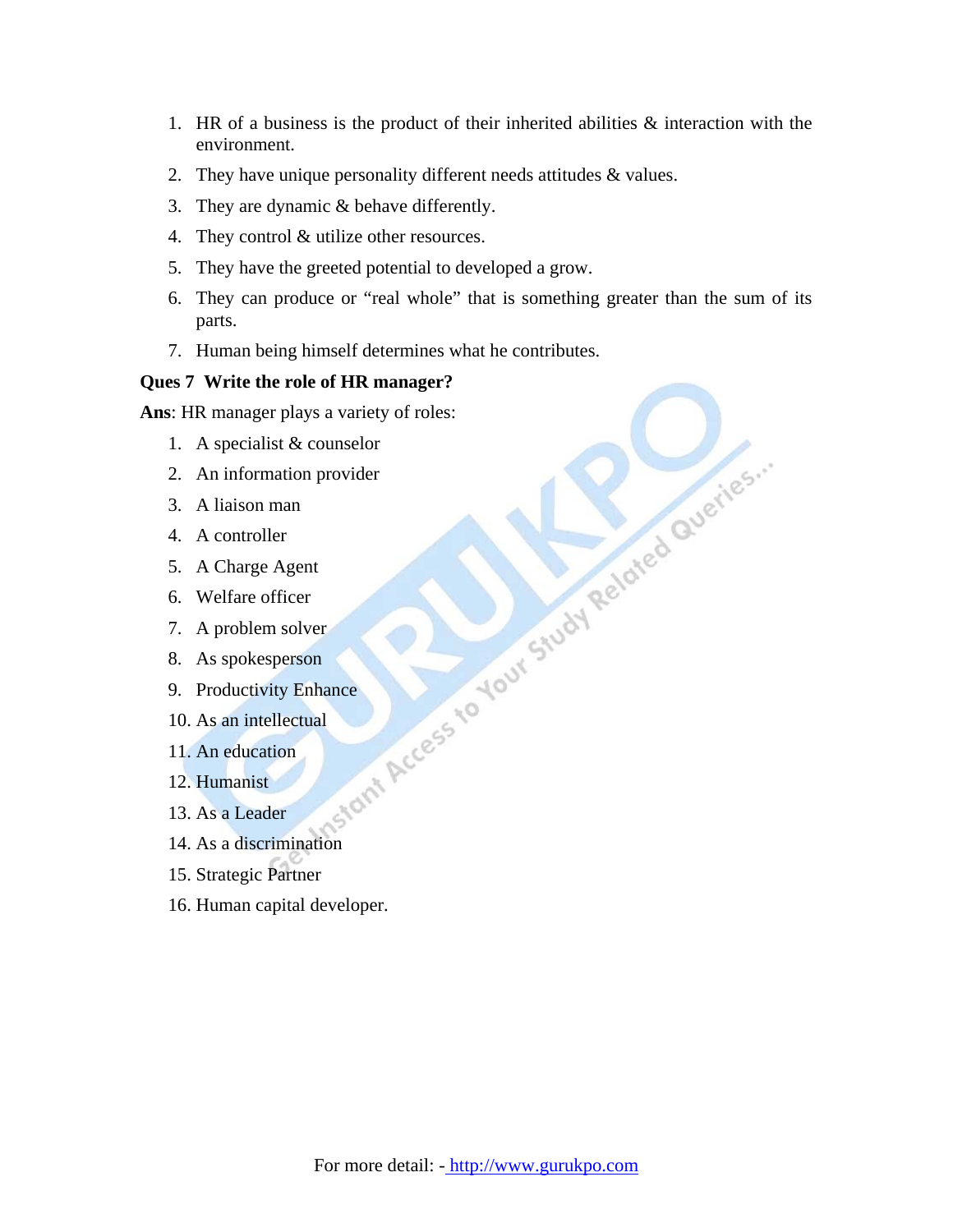### **Need &Importance of HRD**

### **Ques 1: Discuss the need & importance of HRD?**

**Ans: Need:** Major reasons for the present emphasis on manpower planning include the following:

- 1. **Shortage of Skills:** There is acute shortage for a variety of skills. This emphasizes the need for more effective recruitment & retaining people.
- 2. **Technological changes:** Technological changes create problems relating to redundancies, retraining & redeployment. Technology however, is a double edged weapon & have, its impact on HR plans is difficult to predict.

High technology with all its attendant benefit may compel organization to go learn & downsize workforce suddenly. Employment planning under such situations becomes complicate.

- 3. **Organizational changes:** The changes is organizational environment activities & structure affect requirement of HRs & require strategic planning.
- 4. **Demography Changes:** The changes in work force in terms of age, sex, literacy technical ability social background etc., greatly require proper manpower planning.
- 5. **Specialist Skills:** Specialist skills are rase scarce, problems arise when such employs leave the organization because it gives a great loss to the organizations.
- 6. **Governmental influences:** Government control & changes in laves with regard to working condition house of work, casual labour, employment restrictions need a systematic HRP in industries.  $10$
- 7. **Legislative Controls:** The days of hire or fire policies have gone. The recent change relating to lay, offs, classers, strikes create the need to fosse manpower problem.
- 8. **Pressure Groups:** Pressure group such as unions, politicians, displaced persons, sons & the soils have been raising contradictory pressures on management. This compels for sys. Thematic HRP.
- 9. **System Concepts:** It emphasizes planning & always of handling voluminous personnel records.
- 10. **Size:** The large size of organization creates the features of complexity, certainty & variable that requires HRP.

### **Other Factors:**

- 1. Irregular age structure occurs when organization size has changed rapidly.
- 2. Cost of manpower is a major factor in the price of most goods  $\&$  services.
- 3. An HR plan can provide adequate lead time for recruitment selection  $&$  Training.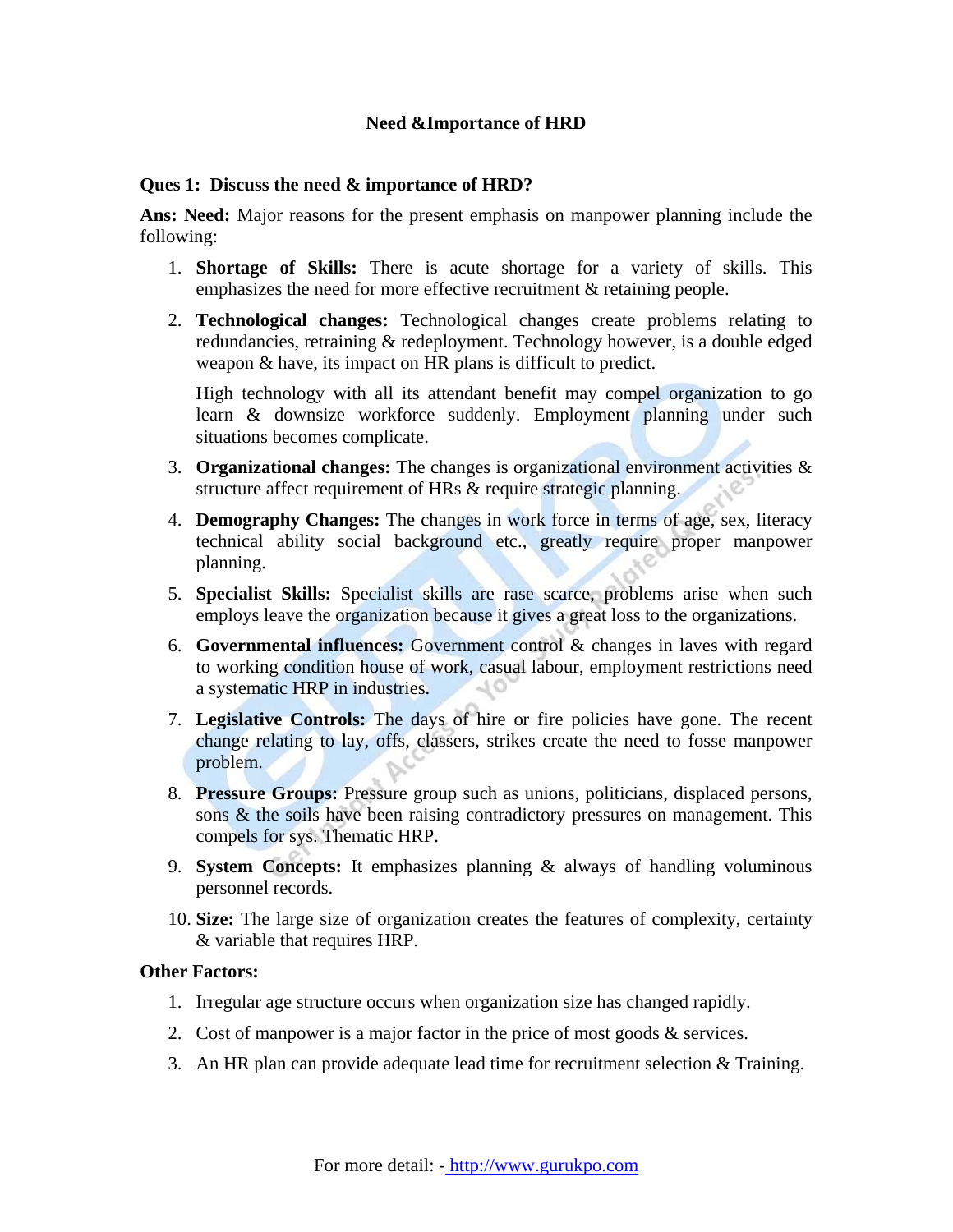**Importance of HRP:** HRP is a highly important & useful activity. If used properly, it offers a number of a benefit:

- a) Resereres of talent: The organization can have a reservoir of talent at any point of time. People with requisite skills are readily available to carry out the assigned tasks.
- b) Prepare people for future. People can be trained, motivated, a developed in advance & this helps in meeting future needs for high quality employee quite easily. Likewise, HR shortage can also be met comfortably when people quit the organization for various reasons through proper HRP.
- c) Expand or contract: It the organization wants to expand its scale of operations, it can go ahead easily. Advanced planning ensures a continuous supply of people with requisite skills who can handle challenging jobs easily.
- d) Cut costs: Planning facilitates the preparation of an appropriate HR budget for each department. This helps them in controlling HR Costs by avoiding shortage or excesses in HR supply. The physical facilities such as center, quarters, schools, medical help etc can also be planned in advanced.
- e) Succession planning: HRP, as pointed out previously, prepare people for future challenging the stars can be picked up  $\&$  kept reay for further promotion whenever they arise all multinational companies for example have this policy of having hot list of promising candidness prepared in advance e.g. P & G HLL, Godrej consumer products its such candidates are rolled over various jobs & assessed continuously when the time comes, such people switch hats quickly  $\&$ replace their respective bosses without any broken.

# **Ques 2. What is HRP? Explain its process?**

Ans: According to robins & coulter, "Human Resource Planning is the process by which management ensure that it has the right number & kinds of people in the right places, and at the right time, who are capable of effectively & efficiently completing those tasks that will help the organization achieve its overall objectives.

**Process:** The process of HRP usually followed is a large organization, consists of the following steps :

**Forecasting the demand for human resources:** Most firms estimates how many employee they require in future. The demand for human talent at various levels is primarily due to the following.

- a) **External challenges:** These challenges arise from three important sources:
	- 1. Economic Development: Liberalization, opening up a banking sector, capital market reforms, the on line trading systems have created huge. Demand for finance professionals during 1990-1995 in India. The late 90s saw the rise of manufacturing FMCG, Pharmaceuticals, Auto components, Health Care & Chemical Industries in a steady manner consequently the demand for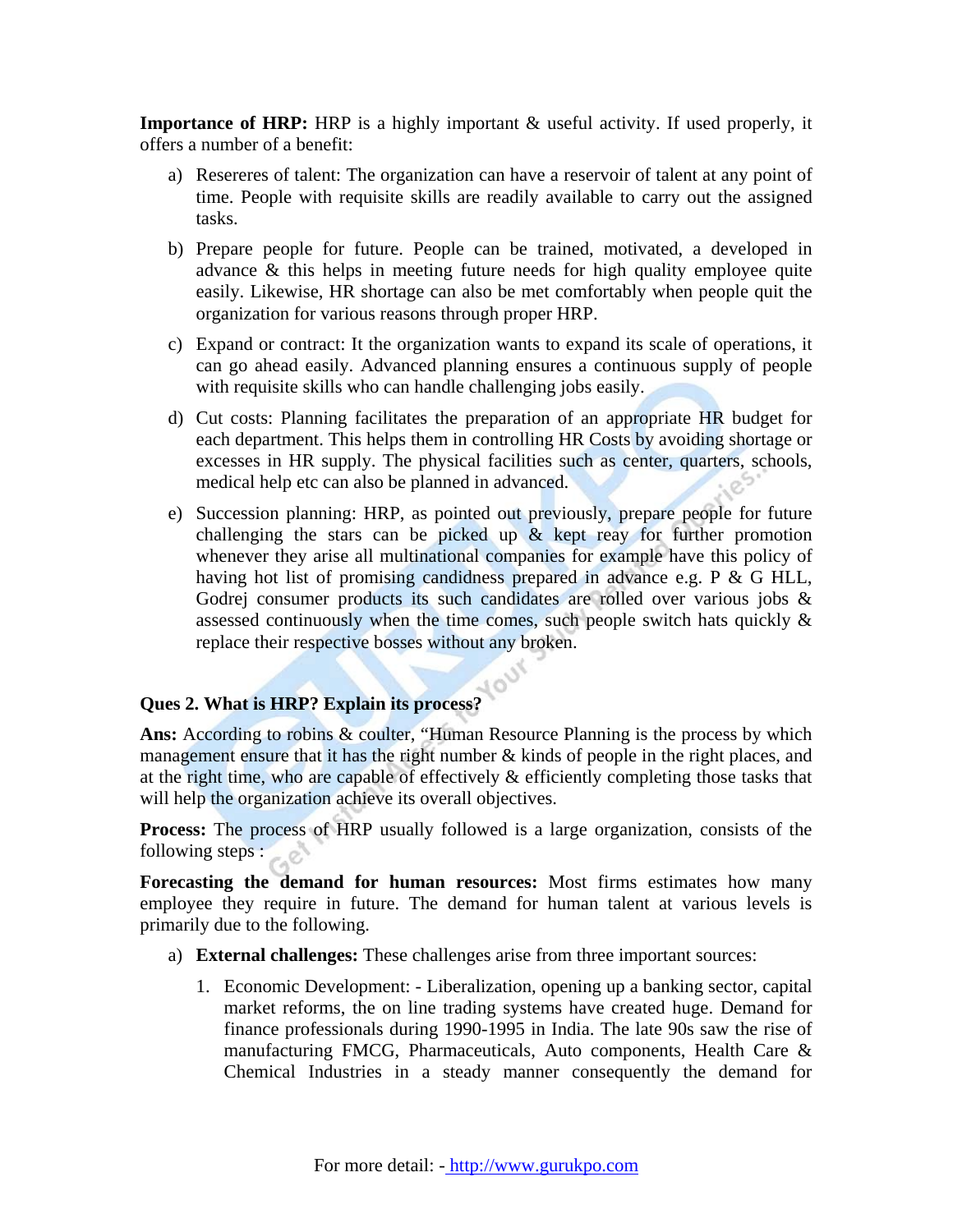engineering management graduates, scientists, Health professionals has picked up in recent times.

- 2. Political, legal, social  $&$  technical changes:-The demand for certain categories of employees & skills is also influenced by changes in political, legal & social structure in an economy. Likewise, firms employing latest technology in construction, power, automobiles software, etc. have greatly enhanced the worth of technicians  $\&$  however it is a double edged weapon  $\&$  hence, its impact on HR plan is difficult to predict. High technology with all its attendants benefit may compel organizations to go lean & downsize work force suddenly. Employment planning in such situation become complicated.
- 3. Competition: Companies operating in these fields where a large number of players are bent upon cutting each other's throat often reduce their workforce competition. It is beneficial to customers but suicidal for companies operations on thin margins, such companies have to necessarily go lean by reducing their work force. On the other hand, companies that are doing well & progressing smoothly will always look for people with critical skills.
- b) **Organizational Decision:** The organization's strategic plans, sales & production forecasts & new ventures must all be taken into account in employment planning.

For example: If Tata expects high demand for memo the long term plan must be taken into consideration.

- (c) **Workforce factors:** Demand is modified by retirements terminations, resignations, death makes the rate of occurrence of these actions by employees fairly predictable.
- (d) **Forecasting techniques:** The manpower forecasting technique commonly employed by modern organization are given below:
	- a. Expert forecasts: In this method, managers estimate future HR requirement using their experiences & judgment to good effect.
	- b. Trend Analysis: HR need can be estimated by examining past trend. Post rates of charge can be projected into the future or employment growth can be estimated by its relationship with a particular index.
- (d) **Other methods:** Several mathematical modules with the aid of computer are also used to forecast HR Needs. e.g. regression, optimization module, budget & planning analysis. Let's examine their steps as applied in a commercial
- 1. Workforce analysis: The average loss of manpower due to leave retirement, death transfer discharge, etc. during the last 5 year may be taken into account. The nature of competition say from foreign banks, other non-banking financial institutions, may also be considered here to find out actual requirements in a year.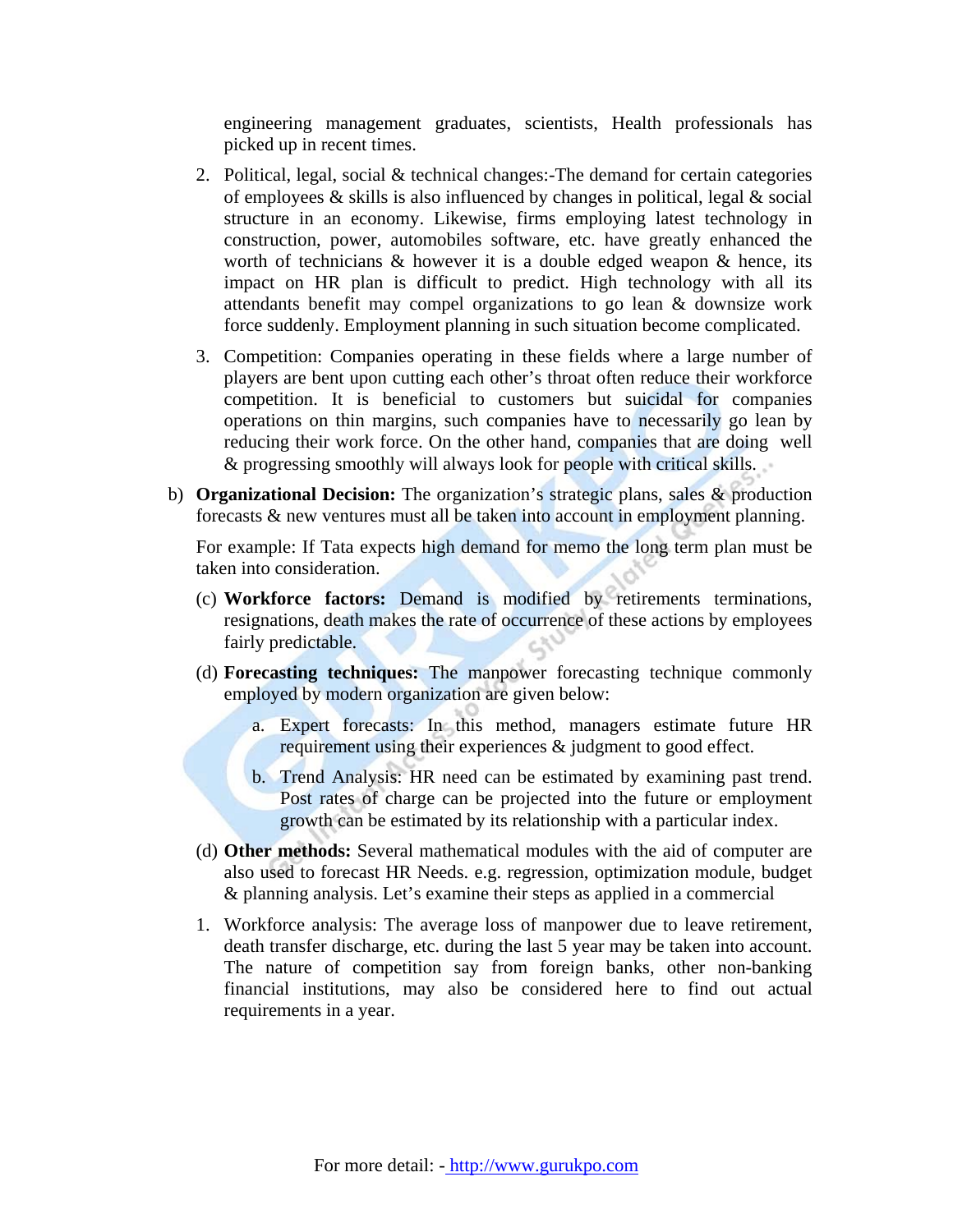Promotions Out

Transfers In Job Hopping Transfer Out Retirements URS Scheme Reesuits In Discharge & dismissal Termination Resignation Promotion In **Promotion** In **Retreading Contract Contract Contract Contract Contract Contract Contract Contract Contract Contract Contract Contract Contract Contract Contract Contract Contract Contract Contract Contract Co**  Attraction in other Banks etc.

Manpower Flows in a book

- 1. With some of the interchanges & internal supply could be predicted. (Growth opportunities, promotion transfers, retirements etc). Others are not so easy to predict past experience  $\&$  historical data may help the bank manager in this regard.
- 2. Work load analysis : The need for manpower is also determined on the basis of work – load analysis wherein the company tries to calculate the number of persons required for various jobs with reference to a planned output after giving weight age to factors such as absenteeism……………….., idle time. etc. The following example would throw light on this:<br>coad analysis

**Work load analysis** 

Planned output for the year – 1000 piece

Standard hours per piece – 3 hours

Planned hours required – 30,000 hours

Productive hours per peuom per year – 1000 hours

Following for absenteeism, turn over idle time etc.

No. of workers required

If span of control in the unit is 10 per offices, then

3 officers are also required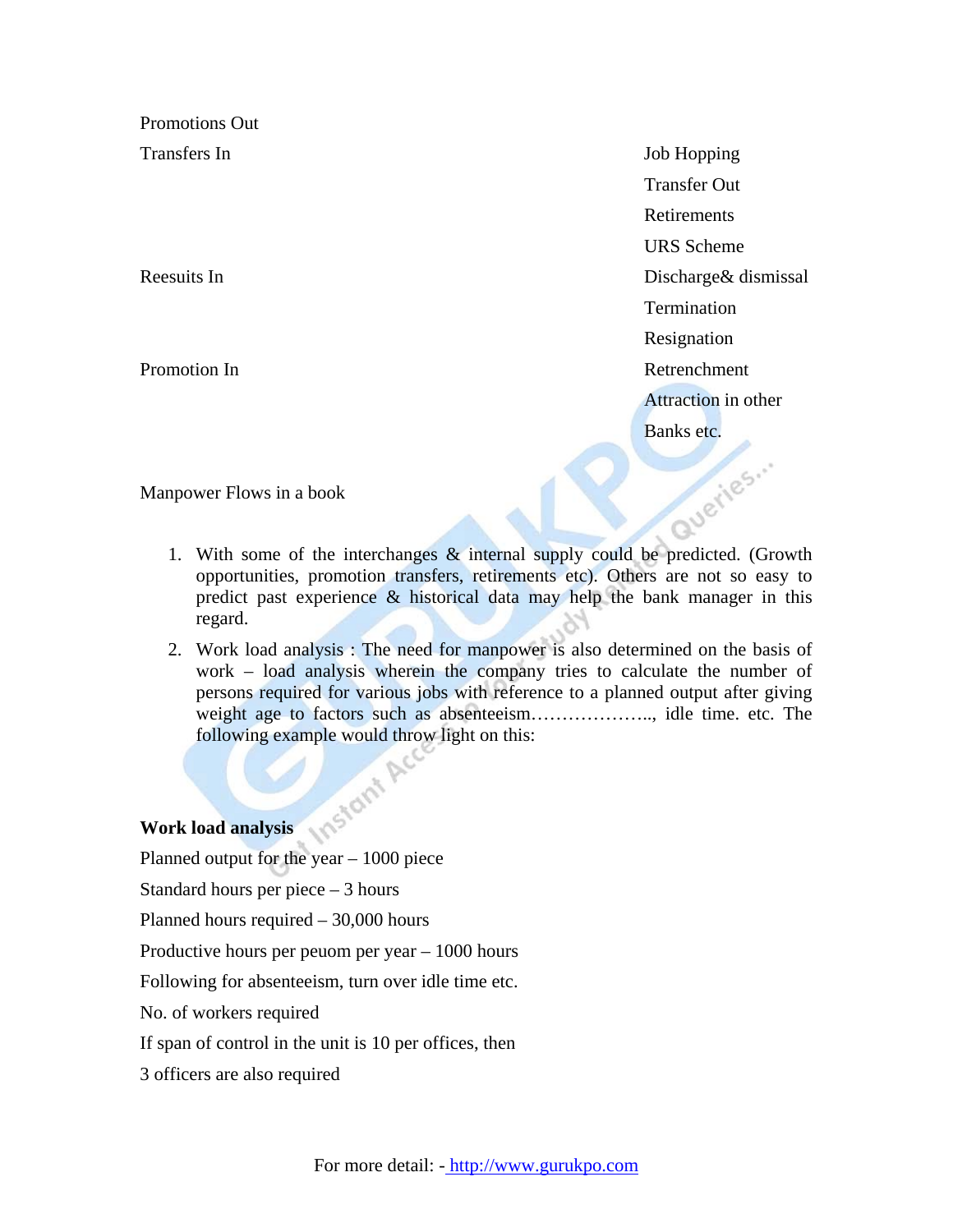While determining manpower requirement through work load analysis commercial banks may have to take the following into account:

- 1. The number of transactions to be handled by an employee.
- 2. The amount of deposit & advance per employee.
- 3. Special requirements in respect of managing extension counters, currency chests mobile branches etc.
- 4. Future expansion plans of the bank concerned managerial judgment a study of the past trend may serve as a useful guide in this regard statistical & econometric models may also be pressed into service sometimes, depending on the requirement.
	- **3. Job analysis:** It helps in finding out the abilities or skills required to do the jobs efficiently. A detailed study of jobs is usually made to identify the qualifications & experience required for them the qualification & experience required for them job analysis include things:

**1. Job description:** Is a factual statement of the duties & responsibities of a specific job. It gives an indication of what is to be done how it is to be done  $\&$ why it is to be done.

**2. Job specification:** Provided information on the human attributes in terms of education, skills aptitudes & experience necessary to perform a job effectively.

### **2. Preparing manpower inventory (supply for costing)**

The basic purpose of preparing manpower inventory is to find out the size of quality of personnel available within the organization to man various positions in every organization. Organization will have two major source of supply of manpower.

a. **Internal labour supply:** A profile of employees in terms of age, education training, experiences, job level, past performance & future potential should be kept ready for use whenever required. Requirement in terms of growth/diversification, internal movement of employees (transfer, promotions, retirement etc.) must also be assessed in advance the possibilities of absention & transfer should be kept in mind while preparing the workforce analysis. Through placement charts or succession plans, the organization can even find out the approximate date by which important position may fall vacant. Frequent manpower audit may be carried out for the available talent in terms of skills, performance & potential.

### **b. Some of the important forecasting, technique may be summarized as follows:**

Staffing table: It shows the number of employees in each job. It tries to classify employee on the basis of age, sex, position, category, experience qualifications, skills, etc. A study of the table indicates whether current employee is properly utilized or not.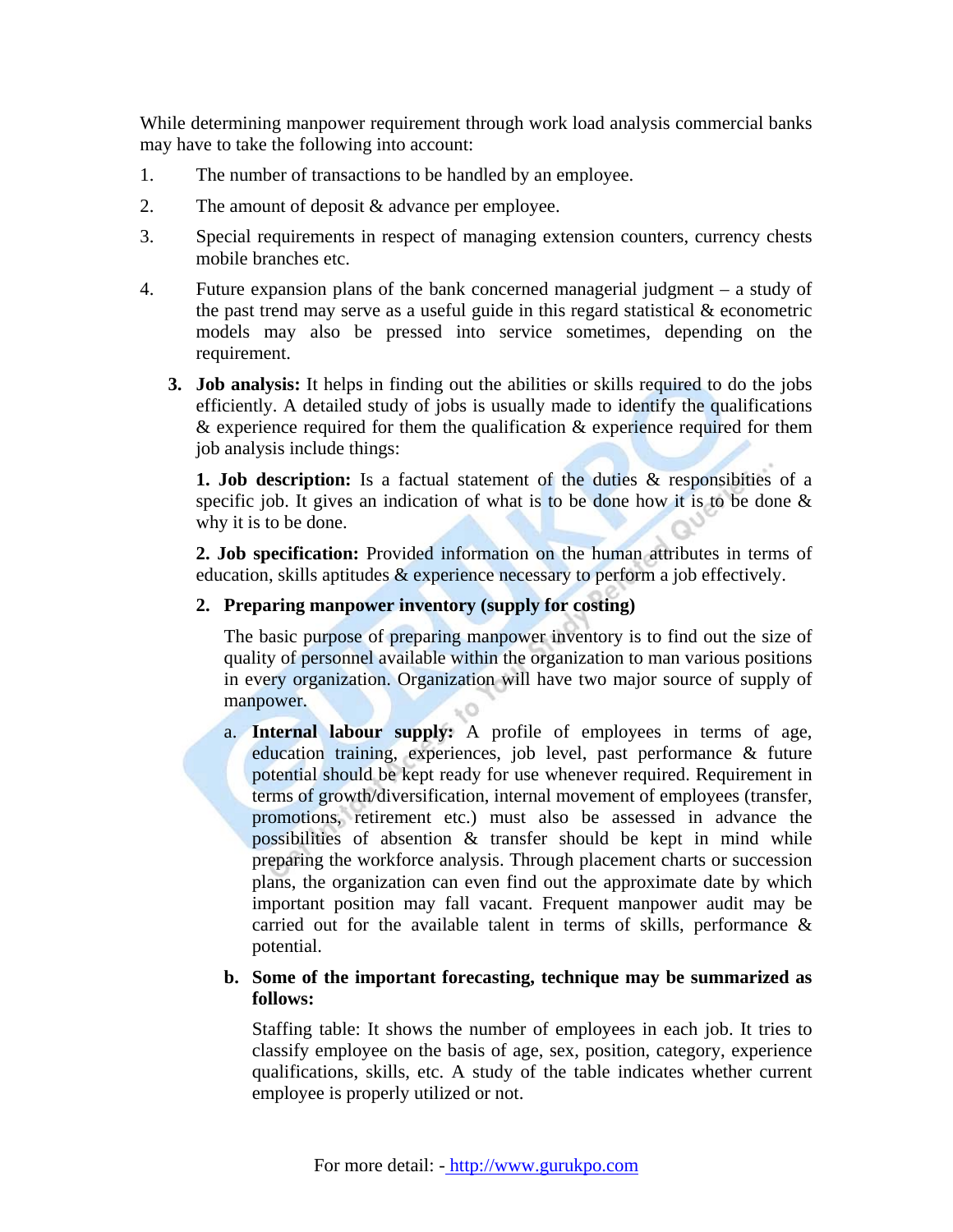

This technique uses historical rates of promotion, transfer & turnover to estimate future availabilities & Turnover to estimate future availabilities in the workforce based on past probabilities one can estimate the number of employees who will be in various position with the organization in future.

| 2003-04         | <b>Store</b>    | Asst. Store     | Section | Dept.   | <b>Sales</b> | Exit           |
|-----------------|-----------------|-----------------|---------|---------|--------------|----------------|
|                 | <b>Managers</b> | <b>Managers</b> | Heads   | Heads   | Executive    |                |
| <b>Store</b>    | 80 percent      |                 |         |         |              | 20             |
| <b>Managers</b> |                 |                 |         |         |              | percent        |
| $(n=15)$        |                 |                 |         |         |              |                |
| Asst. Store     | 11 percent      | 83 percent      |         |         |              | 6 percent      |
| <b>Mgrs</b>     |                 | 30              |         |         |              | $\overline{2}$ |
| $(n=36)$        |                 |                 |         |         |              |                |
| Section         |                 | 11 percent      | 66      | 81      |              | 15             |
| Head            |                 | 11              | percent | percent |              | percent        |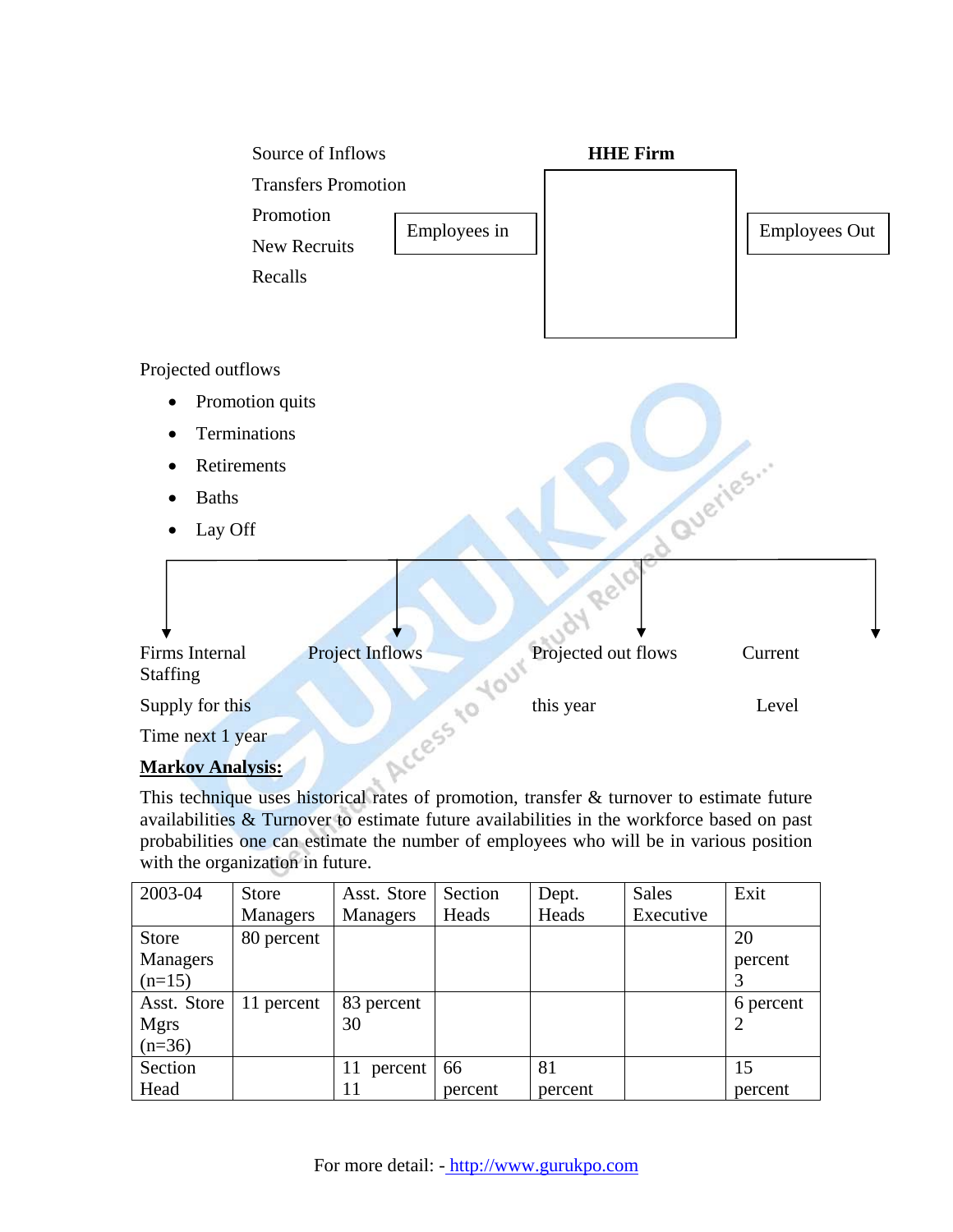| $(n=94)$     |    |    | 63      | 8            |            | 14      |
|--------------|----|----|---------|--------------|------------|---------|
| Deptt.       |    |    | 10      | 72           | 2 percent  | 16      |
| Heads        |    |    | percent | percent      | 6          | percent |
| $(n=288)$    |    |    | 29      | 207          |            | 46      |
| <b>Sales</b> |    |    |         | 6<br>percent | 74 percent | 20      |
| Executive    |    |    |         | 86           | 1066       | percent |
| $(n=1440)$   |    |    |         |              |            | 28      |
| Forcest      | 16 | 41 | 92      | 301          | 1072       | 353     |
| supply       |    |    |         |              |            |         |

### **Markov Analysis for a Hypothetical Retail Company**

Skill Inventory: A skills inventory is an assessment of the knowledge skills abilities, experience & career aspirations of each of the current employees. This record should include-

| Figure: 5.3                         |                              |                    |                          |                                        |  |  |
|-------------------------------------|------------------------------|--------------------|--------------------------|----------------------------------------|--|--|
| An Example of a skills Inventory    |                              |                    |                          |                                        |  |  |
| Name<br>$: A.K.$ Sen                |                              |                    | Date Printed: 01.04.2004 |                                        |  |  |
| Number: 429                         |                              | Department : $41$  |                          |                                        |  |  |
| <b>Key Words</b>                    | <b>Work Experience</b>       |                    |                          |                                        |  |  |
| <b>Description</b><br>Word          | <b>Activity</b>              | From<br>to         |                          |                                        |  |  |
| Tax<br>Accounting                   | Supervision                  | 1998<br>2000       |                          | <b>Tax Clerk</b><br>ABC Co.            |  |  |
|                                     | <b>And Analysis</b>          | 2000<br>2002       |                          | XYZ Co.<br>Accountant                  |  |  |
| Supervision<br>Book Keeping Ledger  |                              | 2002<br>2003       |                          | <b>TT Bank</b><br><b>Chief Account</b> |  |  |
| Computer<br>Auditing                | <b>Analysis</b>              |                    | Officer                  |                                        |  |  |
| Records                             |                              |                    |                          |                                        |  |  |
| <b>Education</b>                    | <b>Special Qualification</b> | <b>Memberships</b> |                          |                                        |  |  |
| Major<br>Year<br>Degree             | Course                       | Date               | 1. AIMA                  |                                        |  |  |
| <b>MBA</b><br>Finance<br>1998       | <b>DBF</b>                   | 1996               | 2. ISTD                  |                                        |  |  |
| <b>B.Com</b><br>Accounts 1995       | <b>Risk Management</b>       | 1999               | 3. ICA                   |                                        |  |  |
| <b>Computer</b><br><b>Languages</b> | <b>Position</b>              | <b>Location</b>    |                          | <b>Hobbies</b>                         |  |  |
| <b>Literacy</b>                     | Preference                   | <b>Choice</b>      |                          | Chess                                  |  |  |
| <b>French</b><br>Tally              | Accounting                   |                    | Kolkata                  | Football                               |  |  |
| <b>Banking</b>                      | Auditing                     |                    | Delhi                    | <b>Boating</b>                         |  |  |
| Software                            |                              | $\bullet$          | Bangalore                |                                        |  |  |
| Employee Signature                  |                              |                    |                          |                                        |  |  |
|                                     |                              |                    |                          |                                        |  |  |

Replacement chart: It shows the profile of job holders department wise and officer a snapshot of who will replace whom if there is a job opening. (See figure

n executive replacement chart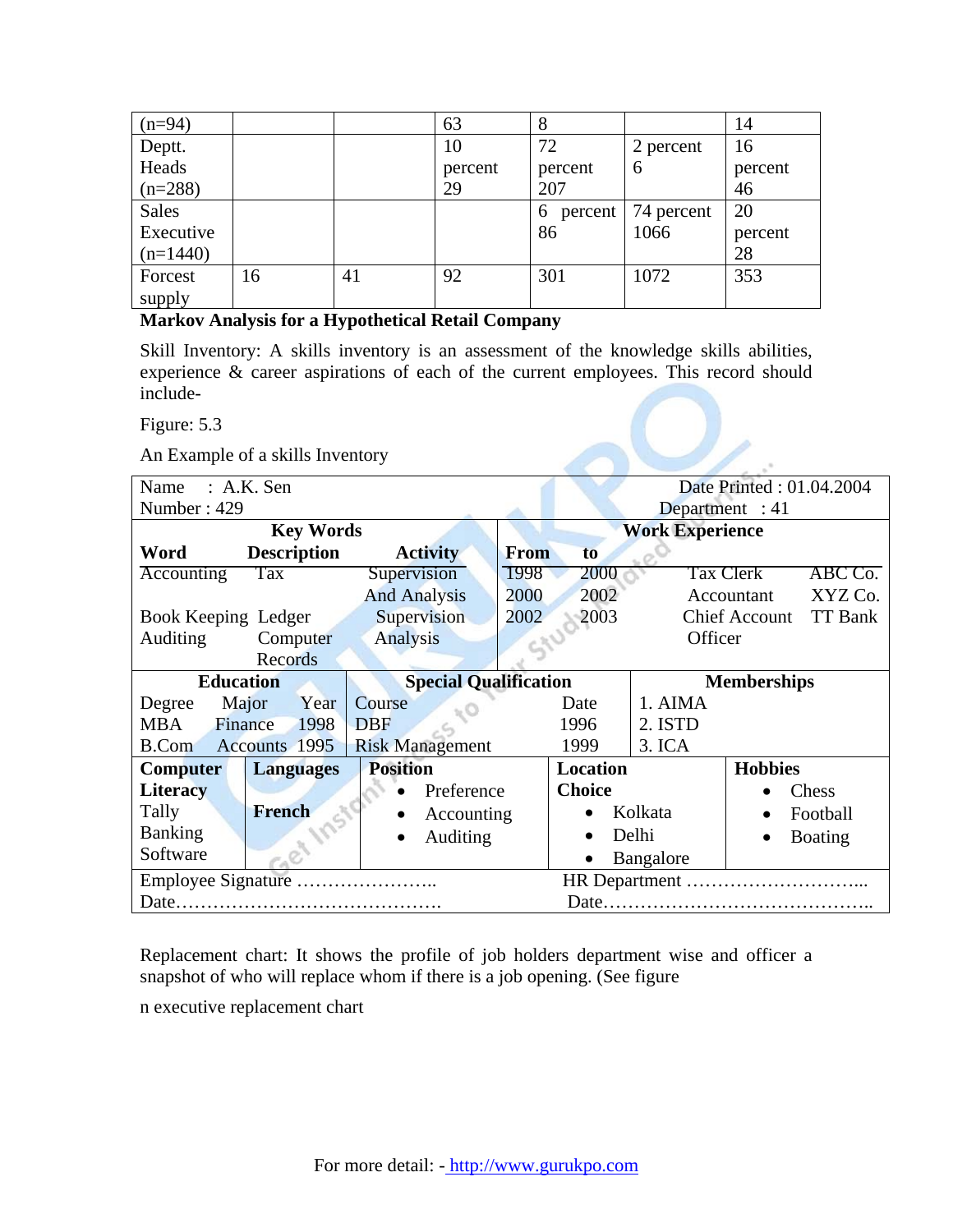

It should be updated at least every 2 years & should include changes such as new skills additional qualification, changed job duties etc. Of course, confidentiality is an important issue in setting up such an inventory.

### Diagram page 113

Replacement Chart page 113

B) **External labour supply:** When the organization grows rapidly diversifies into major area of operation (merchant banking, caption market operator, mutual funds etc in the case of a bank) or when it is not able to find the people initially to fill the vacancies; it has to look into outside sources. To the extent an organization is able to anticipate its outside recruitment needs & looks into the possible sources of supply keeping the market trends in mind, its problem in finding the right personnel with appropriate skill at the required time would become necessary.

### **Important Barometers of Labour Supply-**

- 1. Net Migration into & out of the area.
- 2. Education levels of work force.
- 3. Demographic changes are population.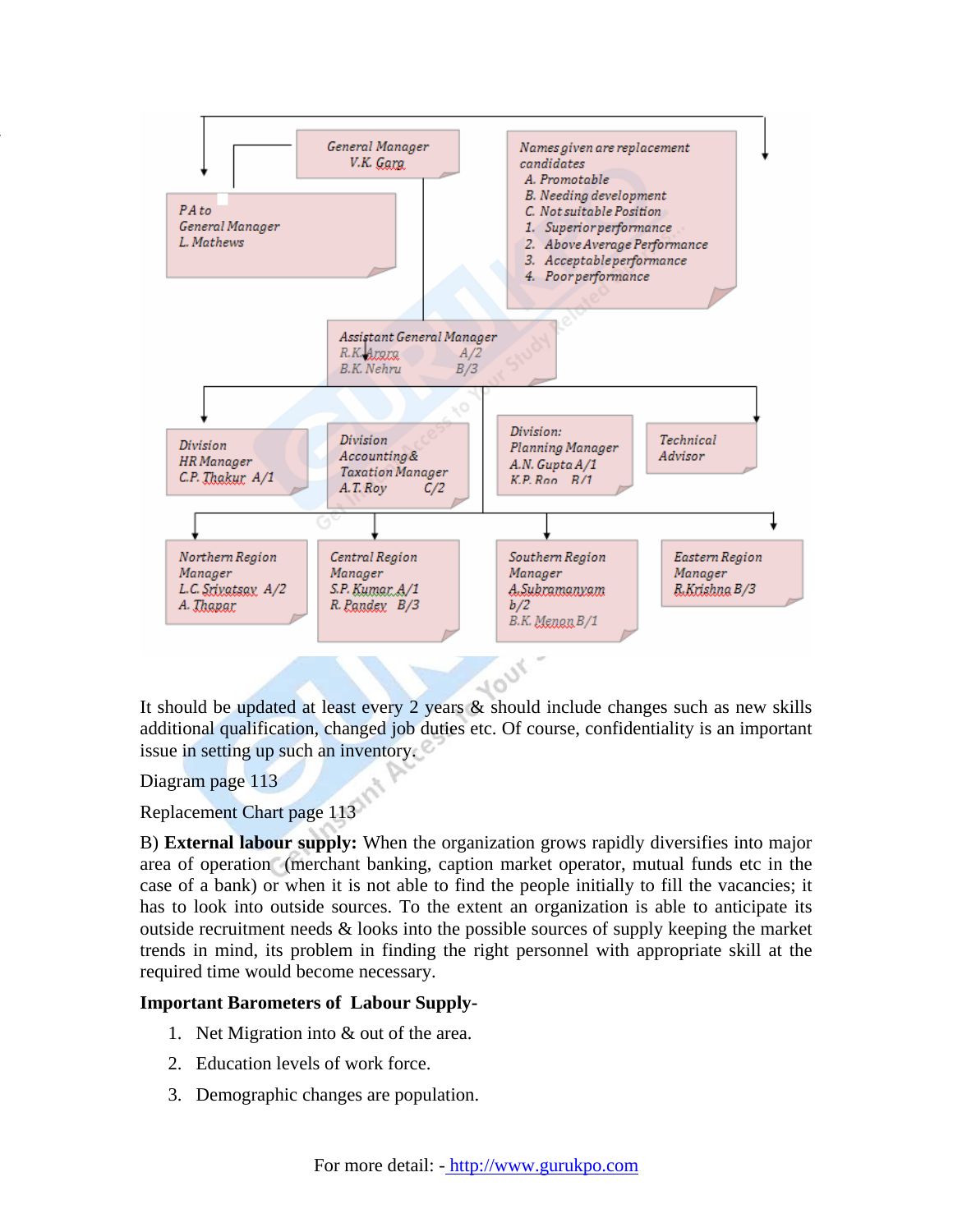- 4. Technological development & shift.
- 5. Population mobility.
- 6. Demand for specific skills.
- 7. National regional unemployment rates.
- 8. Action of competing employees.
- 9. Government policies, regulations, pressures.
- 10. Economic forecasts for the mist few year
- 11. Attractiveness of an area.
- 12. Attractiveness of an industry in a particular.
	- 3. **Determining Manpower Gaps :** The existing number of pereonnal & their skills (from HR inventory) are compared with the forecasted manpower needs (demand forecasting) to determine the quantitative  $\&$  qualitative gaps in the work force a reconciliation of demand & supply forecasts will give us the number of people to be recruited or made redundant as the case may be. This forms the basis for preparing the HR plan. The diagram shows how demand  $\&$ supply forecasts can be related over period of three years.<br>
	Ig HR requirements<br>
	required at the beginning of the

Determining HR requirements

- 1. No. required at the beginning of the year.
- 2. Changes to requirement for cost during this year.
- 3. Total requirement at the end of the year.
- 4. No. Available at the beginning of the year.
- 5. Additional (Transfer, promotions).
- 6. Separations (Retirement, wastage, promotion out).
- 7. Total available at the end of the year.
- 8. Deficit or surplus.
- 9. Loses of those recruitment during the year.
- 10. Additional no. needed during the year.
	- 4. **Formulating HR plans**: Organization operation in a changing environment consequently HR requirement also changes continuously. Changes product mix, union, agreement competitive action is some of the important things that need special attention. The HR requirement identified along the procedure out lined in the above box needed to be transited into concrete HR Plan, backed up by detailed police, programmes & strategies (for requirement, selection training, promotion, retirement, replacement etc.)